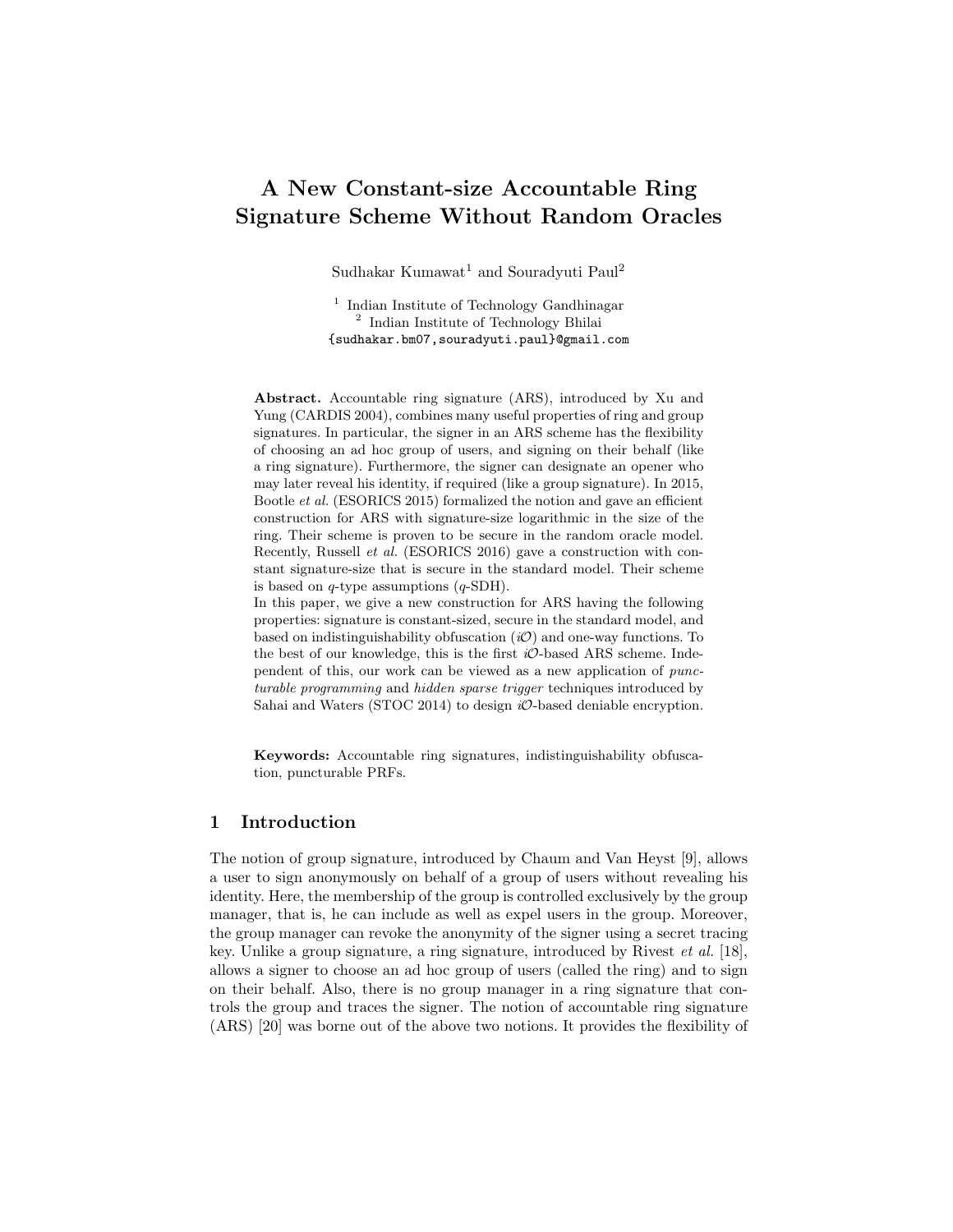choosing a group of users, and ensures accountability by allowing an opener – designated by the signer – to later reveal the signer's identity. An ARS scheme must be unforgeable, anonymous, traceable and traceably sound. Applications of accountable ring signature include anonymous e-cash schemes [?], anonymous forums and auction systems [4].

Related Work In 2004, Xu and Yung [20] introduced the notion of accountable ring signature (ARS). Their construction relies on the existence of a trapdoor permutation and uses a threshold decryption scheme to reveal the signer's identity. Their main trick lies in the use of tamper-resistant smart cards to retain some footprint of the identity of the signer in the signature. The size of the signature in their scheme grows linearly with that of the ring. In 2015, Bootle et al.[4] formalized the notion of ARS, and gave an efficient construction secure in the random oracle model by combining Camenisch's group signature scheme [8] with a generalized version of Groth and Kohlweiss's one-out-of-many proofs of knowledge [15]. Their construction relies on the hardness of Decision Diffie-Hellman (DDH) problem. The signature-size of their scheme grows logarithmically with the ring-size. Recently, Lai *et al.* [17] gave the first constant-size ARS scheme in standard model by combining the ring signature scheme of [5], with the structure-preserving encryption scheme of [7]. Their construction relies on  $q$ -type assumptions, in particular the  $q$ -SDH assumption.

| et al.     |               |          |                                             |                |                                      |
|------------|---------------|----------|---------------------------------------------|----------------|--------------------------------------|
| Paper      |               |          | Signature Security Unforgeability Anonymity |                | <b>Hardness</b>                      |
|            | size          | model    |                                             |                | assumption                           |
| $[20]$     | O( R )        | RO.      | Fully adaptive                              |                | Fully adaptive Trapdoor permutations |
| [4]        | $O(\log  R )$ | RO.      | Fully adaptive                              | Fully adaptive | DDH                                  |
| $[17]$     | O(1)          | Standard | $q$ -Adaptive                               | $q$ -Adaptive  | $q$ -type                            |
| This paper | O(1)          | Standard | Selective                                   | Selective      | $iO+OWF$                             |

Table 1: Comparison between several accountable ring signature schemes. The symbol  $R$  denotes the ring.

Our Contribution We propose a new constant-size accountable ring signature scheme. Our scheme relies on the security of indistinguishability obfuscation  $(i\mathcal{O})$  and one-way functions. Our approach is inspired by the *puncturable pro*gramming and hidden sparse trigger techniques introduced, and used by Sahai and Waters [19] to construct deniable encryption schemes. Two important features of our scheme are as follows: Unlike the schemes in [20] and [4], (1) our scheme is proven secure in the standard model, and (2) the signature-size of our scheme is constant, and does not increase with the ring-size. While the scheme in [17] achieves stronger security guarantees with respect to unforgeability and anonymity, it does not achieve full adaptiveness (i.e.  $q$ -adaptive). This is because, its security proof relies on  $q$ -type assumption  $(q$ -SDH) that restricts the number of queries made to the signing oracle to a fixed parameter  $q$  (determined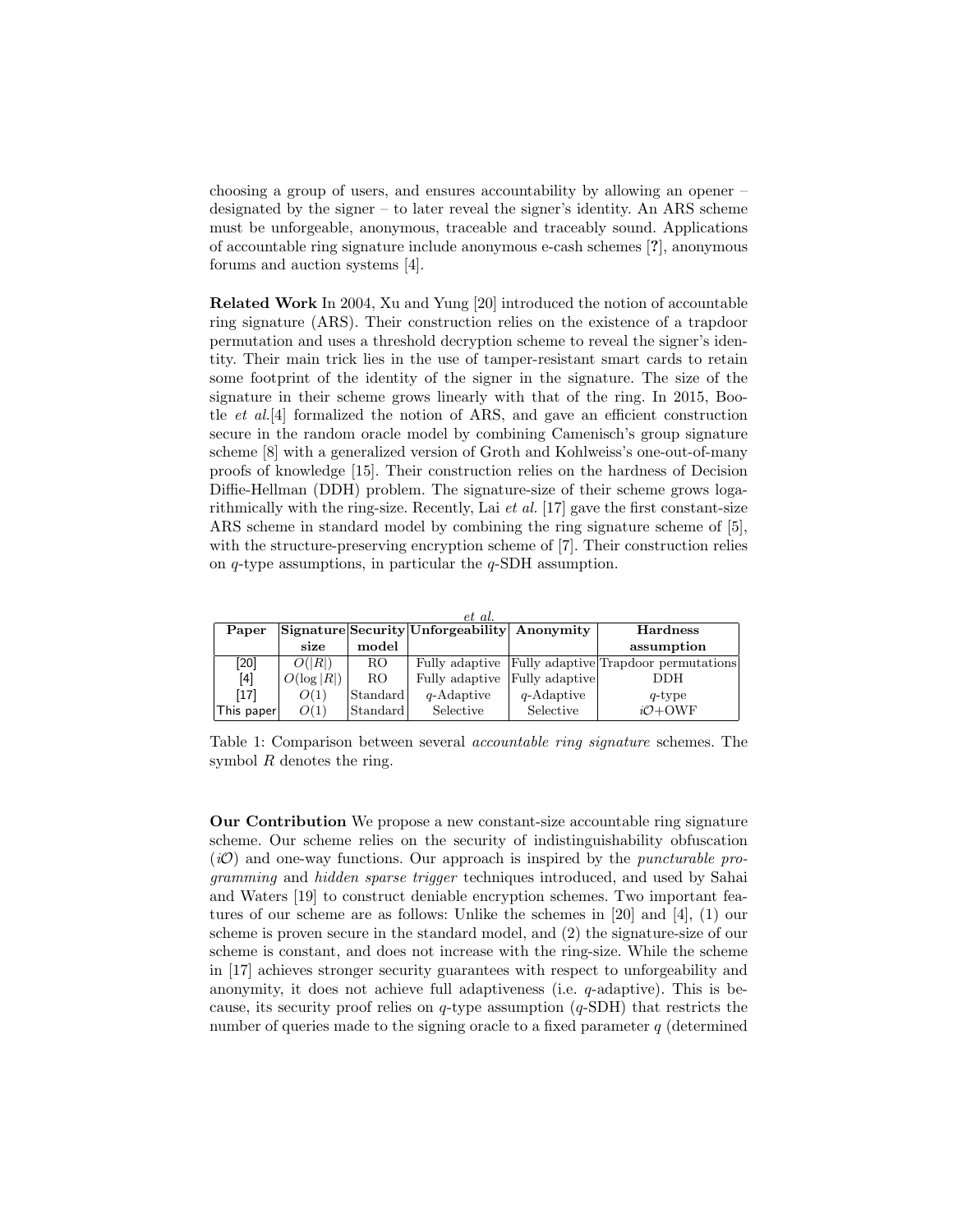in the setup phase). However, this does not work in the real world as an adversary can always get more than  $q$  valid signatures. Note that setting  $q$  to a very large number makes the assumption stronger and, also, drastically degrades the practical efficiency of the scheme. In contrast, our scheme is secure against arbitrary number (polynomial) of signing queries. One major disadvantage of our scheme is that it is selective secure. Thus, constructing a fully unforgeable and anonymous, and constant-size ARS scheme in the standard model still remains an interesting open problem. In Table. 1, we compare our scheme with previous ones.

In this paper, we stress that, due to the low efficiency of the existing  $i\mathcal{O}$ candidates, our focus is mainly on the existence of a constant signature-size ARS scheme (secure without random oracles) based on  $i\mathcal{O}$ , but not on their practicability. However, note that, with the recent publication of results on efficient implementation of  $iO$ -based cryptographic primitives [2], we hope that our scheme may be close to being practical.

Technical Overview First, a trusted authority runs the setup algorithm once that gives two obfuscated programs Sign and Verify. Two random keys  $K_1$  and  $K_2$ are hardwired into these programs, and are known only to the trusted authority. It is important for any ARS scheme that the footprint of the signer be retained in the signature so that the signer's identity could be revealed by a designated party, if required. To achieve this, we use the hidden sparse trigger technique introduced by Sahai and Waters [19], and briefly describe it in the Sign and Verify programs below.

- Sign: This program takes as input a message  $m$ , a signing-verification key pair  $(sk, vk)$ , a ring R (a set of verification keys arranged in a specified order), a public key ek of an opener and some randomness r. Then, it checks if  $vk =$  $f(sk)$  and  $vk \in R$ . If so, it sets  $\alpha = F_1(K_1, (m||vk||Hash(R)||ek||PRG(r)))$ and  $\beta = F_2(K_2, \alpha) \oplus (m||vk||\text{Hash}(R)||ek||\text{PRG}(r));$  and outputs  $\sigma = (\alpha, \beta)$ as a signature of  $(m, sk, R, ek, r)$ . The security relies on the following assumptions: (1)  $F_1(K_1, \cdot)$  is *injective pucturable PRF*;  $F_2(K_2, \cdot)$  is pucturable PRF;  $\mathsf{Hash}(\cdot)$  is collision-resistant; and  $f(\cdot)$  is one-way. (These are discussed in detail in Sect. 5).
- Verify: This program takes as input a message m, signature  $\sigma = (\alpha, \beta)$ , a ring  $R$  and the encryption key  $ek$  of an opener. Then it checks if the claimed signature  $\sigma$  is a valid encoding of these inputs under the encoding scheme as described in the Sign program above. More concretely, it checks if  $F_2(K_2, \alpha) \oplus \beta = (m'\|vk'\|h'\|ek'\|r'), m = m'$ , Hash $(R) = h'$ ,  $ek = ek'$  and  $f_1(\alpha) = f_1(F_1(K_1, (m'||vk'||h'||ek'||r')))$ . If so, it outputs verification key  $vk'$ of the signer encrypted under the public key  $ek'$ . Otherwise it outputs  $\bot$ . Here  $f_2(\cdot)$  is a one-way function.

In addition, we require two more functionalities, namely Open and Judge, to reveal and prove the signer's identity. Open works as follows: it invokes Verify to obtain the encrypted verification key. Next, it decrypts it. Finally, it produces a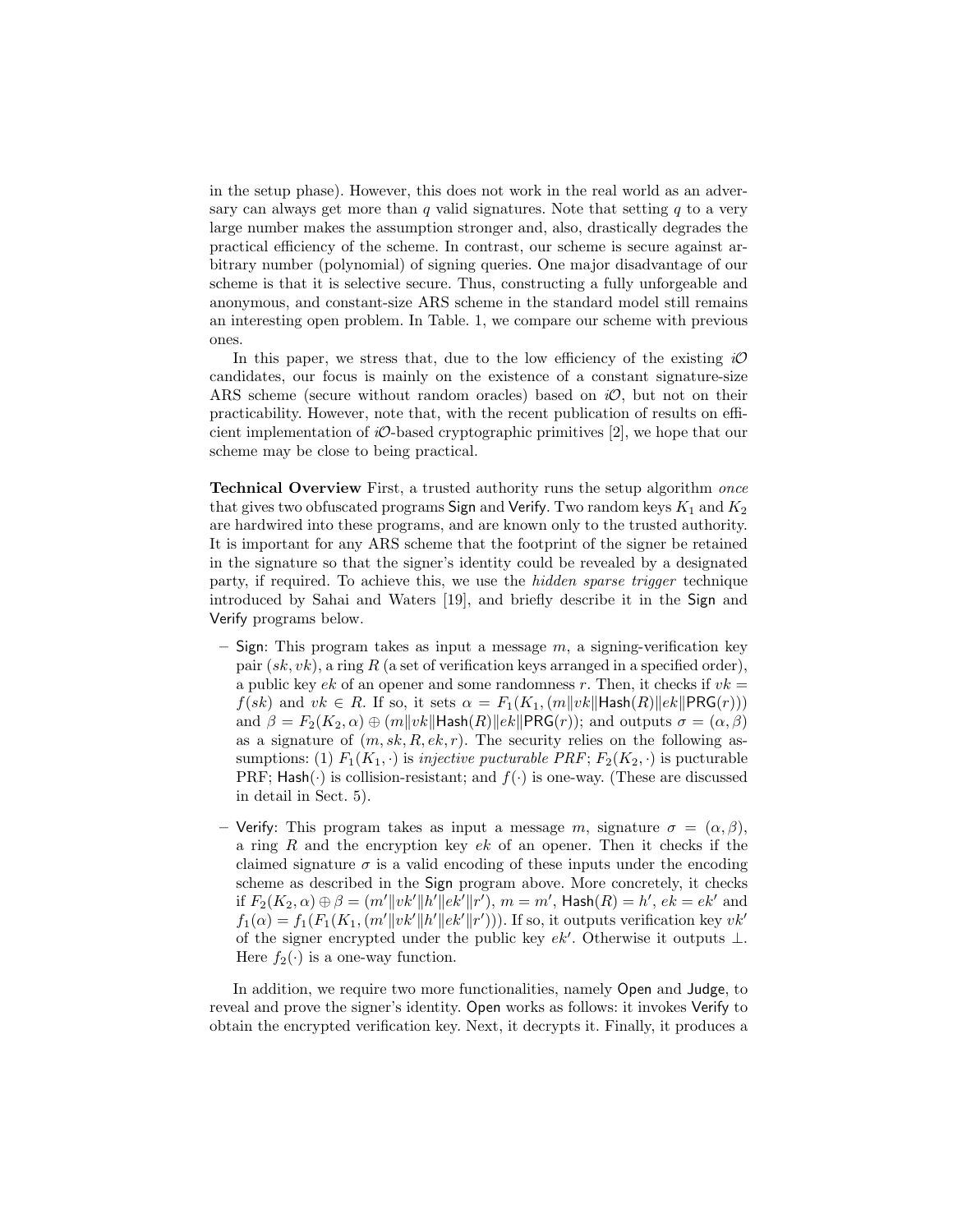NIZK proof of correct decryption. Judge verifies if the proof returned by Open is correct.

Notation We use  $x \leftarrow S$  to denote that x is sampled uniformly from the set  $S; y := \mathcal{A}(x)$  denotes that A is a deterministic algorithm whose output is assigned to y; when A is randomized, the process is denoted by  $y \leftarrow \mathcal{A}(x)$  (or  $y = A(x; r)$ . "PPT" stands for probabilistic polynomial time.

Paper Organization The rest of the paper is organized as follows. In Sect. 2, we recall the definition and security model of ARS scheme from [?]. In Sect. 3, we recall the definitions of various cryptographic primitives used in our construction. In Sect. 4, we present our  $i\mathcal{O}$ -based ARS scheme. In Sect. 4, we give a proof of security of our construction. Finally, we conclude in Sect. 6 giving some open problems in the area.

## 2 Accountable Ring Signature Scheme

#### 2.1 Syntax

Assume that each user in the system is uniquely identified by an index  $i \in$  $[n], n \in \mathbb{N}$ . In addition, imagine that the PKI maintains a public registry reg of the registered users.

Definition 1 (Accountable Ring Signature (ARS)[4]). An ARS scheme ARS=(ARS.UKGen,ARS.OKGen,ARS.Sign,ARS.Verify,ARS.Open,ARS.Judge) over a PPT setup ARS.Setup is a 6-tuple of algorithms.

- ARS. Setup(1<sup> $\lambda$ </sup>) : On input the security parameter 1<sup> $\lambda$ </sup>, ARS. Setup outputs a list of public parameters params consisting of a class  $\{SK, \mathcal{VK}, \mathcal{EK}, \mathcal{DK}\}$  – denoting key spaces for signing, verification, encryption and decryption – along with poly-time algorithms for sampling and deciding memberships.
- $-$  ARS.UKGen(params) : On input params, the PPT algorithm ARS.UKGen outputs a signing key sk and corresponding verification key vk for a user.
- $-$  ARS.OKGen(params) : On input params, the PPT algorithm ARS.OKGen outputs an encryption/ decryption key pair (ek, dk) for an opener.
- $-$  ARS. Sign(params, m, sk, R, ek) : On input params, message m, signer's secret key sk, a ring  $R$  – which is a set of verification keys – and an opener's public key ek, the PPT algorithm ARS. Sign outputs the ring signature  $\sigma$ .
- $-$  ARS. Verify(params, m,  $\sigma$ , R, ek) : On input params, message m, signature σ, a ring R and a public key ek, ARS.Verify outputs 1/0.
- ARS.Open(params, m, σ, R, dk) : On input params, message m, signature σ, a ring R and the opener's secret key dk, ARS.Open outputs the verification key vk of signer and a proof  $\phi$  that the owner of vk generated  $\sigma$ .
- ARS.Judge(params, m, σ, R, ek, vk, φ) : On input params, message m, signature  $\sigma$ , a ring R, the opener's public key ek, the verification key vk and the proof  $\phi$ , ARS. Judge outputs 1 if the proof is correct and 0 otherwise.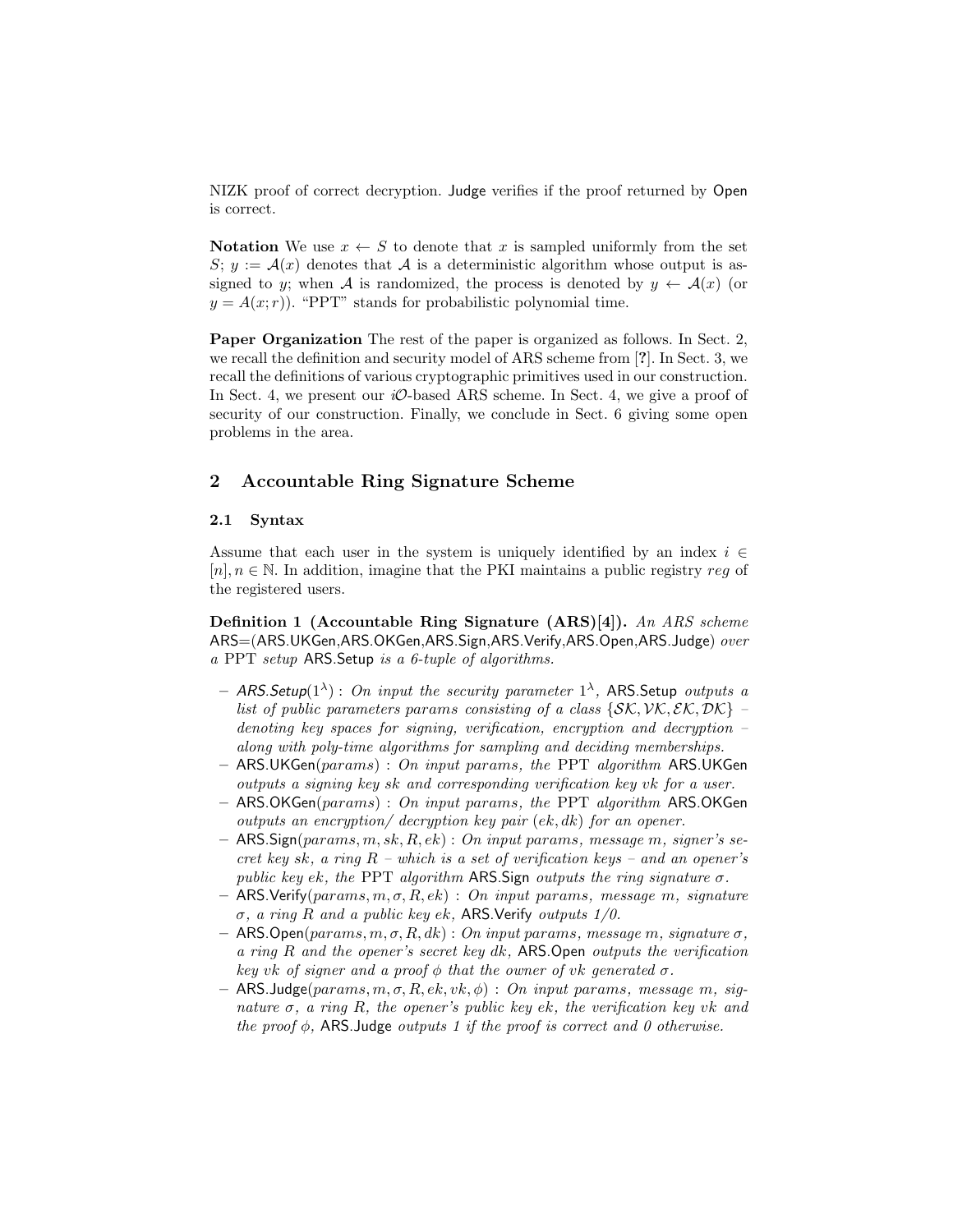Correctness An ARS scheme is correct if for any PPT adversary  $A$ :

$$
\Pr\left[\begin{matrix}params \leftarrow \mathsf{ARS}.\mathsf{Setup}(1^{\lambda});\ (vk, sk) \leftarrow \mathsf{ARS}.\mathsf{UKGen} (params);\\ (m, R, ek) \leftarrow \mathcal{A} (params, sk); \ \sigma \leftarrow \mathsf{ARS}.\mathsf{Sign}(m, sk, R, ek)\\ \vdots \ v k \in R \land \mathsf{ARS}.\mathsf{Verify}(m, \sigma, R, ek) = 1 \end{matrix}\right] \approx 1\right.
$$

## 2.2 Security Model

Unforgeability Unforgeability requires that an adversary cannot falsely accuse an honest user of creating a ring signature even if some of the members of the ring are corrupt and that the adversary controls the opener. More concretely, consider the following game between a PPT adversary  $A$  and a challenger  $C$ .

- 1. Setup Phase:  $\mathcal C$  runs the algorithms ARS. Setup to generate public parameters params. Then, it chooses a set  $S \subset [n]$  of signers, runs ARS.UKGen to generate key-pairs  $\{(sk_i, vk_i)\}_{i\in S}$  and registers them with the PKI, and sends params,  $\{vk_i\}_{i\in S}$  to A.
- 2. Query Phase:  $A$  can make the following three types of queries to  $C$ .  $C$ answers these queries via oracles  $\mathcal{O}_{Req}$ ,  $\mathcal{O}_{Cor}$  and  $\mathcal{O}_{Sig}$ .
	- Registration query: A runs the algorithm ARS.UKGen to generate a signing-verification key pair  $(s k_i, v k_i), i \notin [n] \setminus S$  and interacts with the oracle  $\mathcal{O}_{Reg}$  to register  $vk_i$  with the PKI. Let  $\mathcal{Q}_{Reg}$  be the set of verification keys registered by  $A$ .
	- **Corruption query:** A queries a verification key  $vk_i, i \in S$  to the oracle  $\mathcal{O}_{Cor}$ . The oracle returns the corresponding signing key  $sk_i$ . Let  $\mathcal{Q}_{Cor}$ be the set of verification keys  $vk<sub>i</sub>$  for which the corresponding signing keys has been revealed.
	- Signing query: A queries  $(m, vk_i, R, ek, r)$  to the oracle  $\mathcal{O}_{Sign}$ . The oracle returns a signature  $\sigma_i = \text{Sign}(m, vk_i, R, ek, r)$  if  $vk_i \notin \mathcal{Q}_{Reg} \cup \mathcal{Q}_{Cor}$ . Let  $Q_{Sign}$  be the set of queries and their responses  $(m, vk, R, ek, r, \sigma)$ .

3. Forgery Phase: A outputs a signature  $\sigma^*$  w.r.t some  $(m^*, v k^*, R^*, e k^*, r^*)$ .

A wins the above game if ARS. Verify outputs 1 on input  $(m^*, \sigma^*, R^*, e k^*)$ .

Definition 2. We say that the ARS scheme is unforgeable, if for any PPT adversary A, its advantage in the game above is negligible i.e.  $\mathbf{Adv}_{\mathcal{A}}^{Unforce} =$  $Pr[\mathcal{A} \text{ wins}] \leq negl(\lambda).$ 

Remark 1. In our scheme we consider a selective variant of the above definition where adversary A is required to commit to a forgery input  $(m^*, vk^*, R^*, ek^*, r^*)$ in the setup phase. Then A cannot make signing query  $(m^*, vk^*, R^*, ek^*, r^*)$  to the oracle  $\mathcal{O}_{Sign}$ .

Anonymity Anonymity requires that the signature keeps the identity of signer (who is a ring member) anonymous unless the opener explicitly want to open the signature and reveal the signer's identity. Our definition also captures unlinkability (i.e. anonymity breaks if an adversary can link signatures from same signer) and anonymity against full key exposure attacks (i.e. the signatures remain anonymous even if the secret signing keys were revealed). More concretely, consider the following game between a PPT adversary  $A$  and a challenger  $C$ .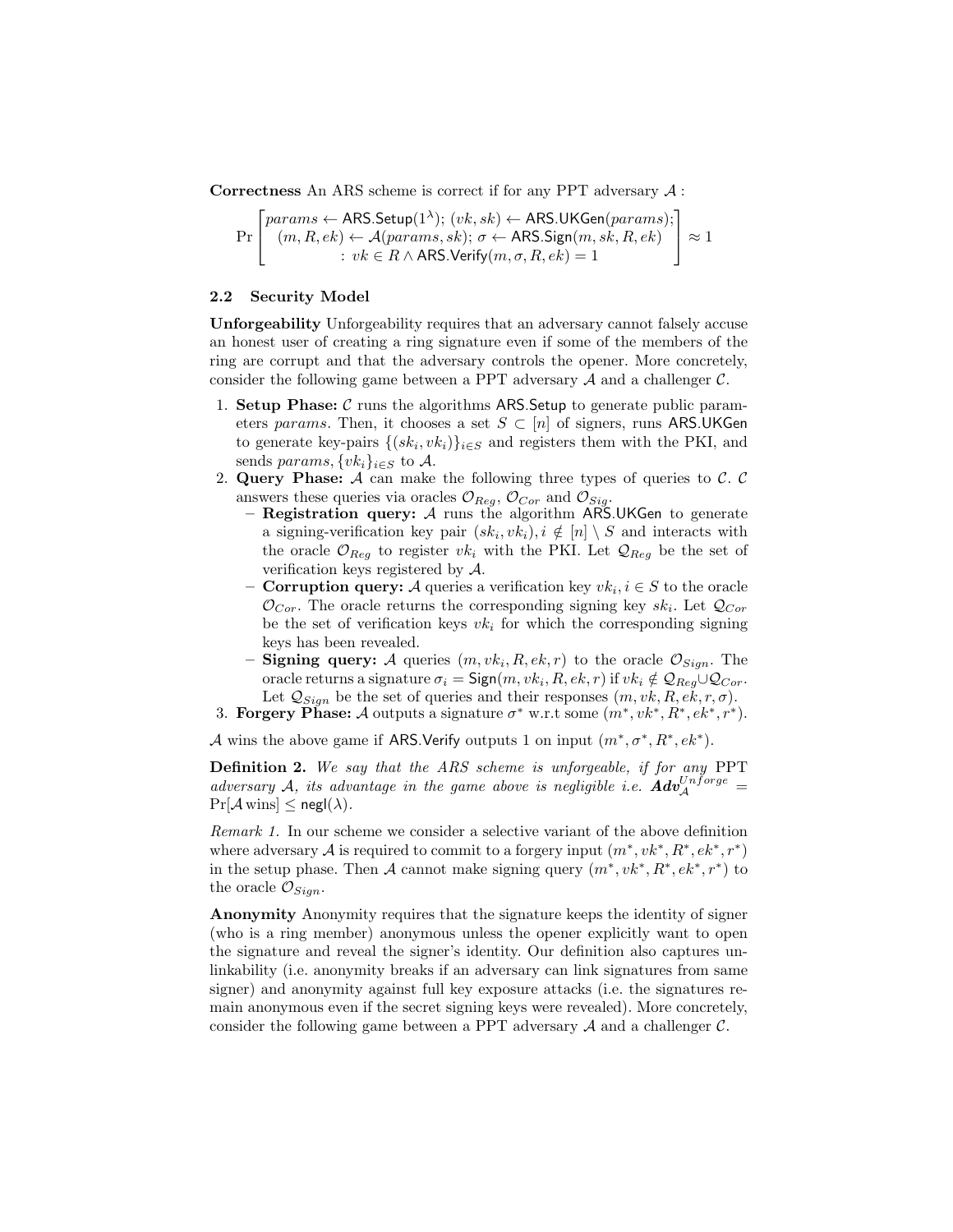- 1. Setup Phase:  $\mathcal C$  runs the algorithm ARS. Setup to generate public parameters params. Then,  $C$  runs the algorithm ARS.KGen to generate signingverification key pairs  $\{(sk_i, vk_i)\}_{i\in[n]}$  for the users and registers them with the PKI. In addition, it also generates a private-public key pair  $(dk^*, ek^*)$  of an opener. Then, it sends  $params, ek^*, \{(sk_i, vk_i)\}_{i \in [n]}$  to A.
- 2. Challenge Phase: A submits a message  $m^*$ , a ring  $R^* \subseteq \{vk_i\}_{i \in [n]}$  and two secret signing keys  $sk_{i_0}^*, sk_{i_1}^* \in \{sk_i\}_{i \in [n]}, i_0 \neq i_1$ , such that  $vk_{i_0}^*, vk_{i_1}^* \in R^*$ . Next, C chooses  $b \leftarrow \{0,1\}$  and produces an accountable ring signature  $\sigma_{i_b}^* = \text{ARS.Sign}(m^*, sk_{i_b}^*, R^*, ek^*; r)$  and returns  $\sigma_{i_b}^*$  to A.
- 3. Guess Phase: A guesses b and outputs  $b' \in \{0, 1\}$ .

Definition 3. We say that the ARS scheme is anonymous, if for any PPT adversary A, its advantage in the game above is negligible i.e.  $Adv^{Anony}_A =$  $|\Pr[b=b'] - \frac{1}{2}| \leq \mathsf{negl}(\lambda).$ 

Remark 2. In our scheme we consider a selective variant of the above definition where adversary  $\mathcal A$  is required to commit to a target input  $(m^*,sk^*_{i_0},sk^*_{i_1},R^*,ek^*)$ in the setup phase.

Traceability Traceability requires that the specified opener is always able to identify the signer in the ring and produce a valid proof that the signer actually produced that particular signature; i.e. for any PPT adversary  $A$ :

$$
\Pr\left[\begin{matrix}params \leftarrow \mathsf{ARS}\mathsf{.Setup}(1^{\lambda}); (m, \sigma, R, ek, dk) \leftarrow \mathcal{A}(params); \\ (vk, \phi) \leftarrow \mathsf{ARS}\mathsf{.Open}(m, \sigma, R, dk) \\ \mathsf{.ARS}\mathsf{.Verify}(m, \sigma, R, ek) = 1 \land \mathsf{ARS}\mathsf{.Judge}(m, \sigma, R, ek, vk, \phi) = 0 \end{matrix}\right] \leq {\sf negl}(\lambda)
$$

Tracing Soundness Tracing soundness requires that a signature can be traced to only one user; even when all users as well as the opener are corrupt; i.e. for any PPT adversary  $A$ :

$$
\Pr\left[\begin{matrix}params \leftarrow \mathsf{ARS}.\mathsf{Setup}(1^{\lambda}); (m, \sigma, R, ek, vk_1, vk_2, \phi_1, \phi_2) \leftarrow \\ \mathcal{A}(params): \forall i \in \{1, 2\}, \mathsf{ARS}.\mathsf{Judge}(m, \sigma, R, ek, vk_i, \phi_i) = 1 \\ \wedge vk_1 \neq vk_2 \end{matrix}\right] \leq \mathsf{negl}(\lambda)
$$

## 3 Preliminaries

## 3.1 Indistinguishability Obfuscation

Definition 4 (Indistinguishability Obfuscator  $(i\mathcal{O})[1]$ ). A PPT algorithm iO is said to be an indistinguishability obfuscator for a collection of circuits  $\{\mathcal{C}_\lambda\}$  $(\lambda$  is the security parameter), if it satisfies the following two conditions:

1. **Functionality:** 
$$
\forall \lambda \in \mathbb{N}
$$
 and  $\forall C \in C_{\lambda}$ ,  $Pr[\forall x : i\mathcal{O}(1^{\lambda}, C)(x) = C(x)] = 1$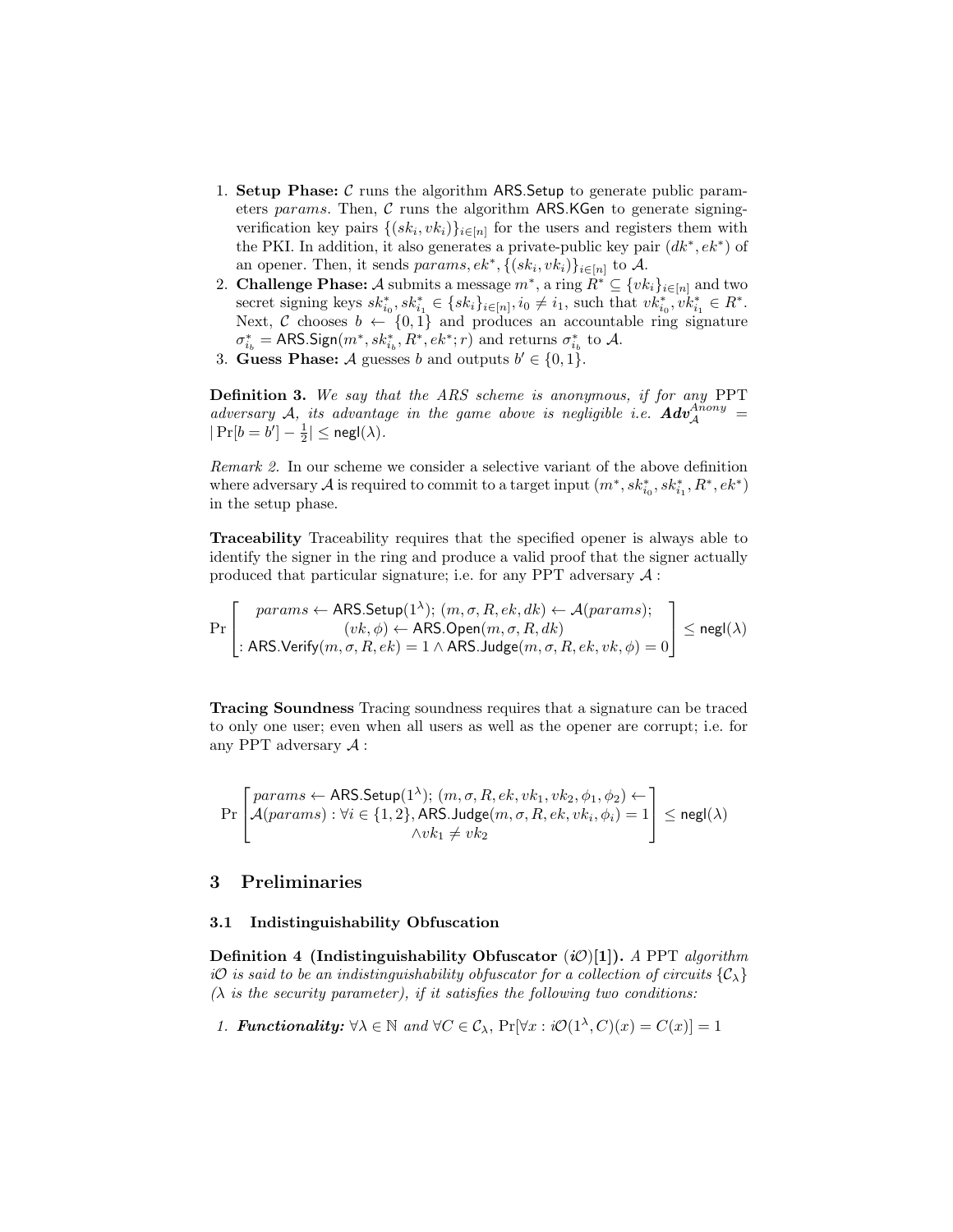2. **Indistinguishability:** For all PPT distinguisher  $D$ , there exists a negligible function negl, such that for all  $\lambda \in \mathbb{N}$  and for all pairs of circuits  $C_1, C_2 \in \mathcal{C}_{\lambda}$ , if  $\Pr[\forall x : C_1(x) = C_2(x)] = 1$ , then we have  $\mathbf{Adv}_{\mathcal{D}}^{Obf} \le \mathsf{negl}(\lambda)$  i.e.

$$
|\Pr[\mathcal{D}(\mathit{i}\mathcal{O}(1^\lambda,C_1))=1]-\Pr[\mathcal{D}(\mathit{i}\mathcal{O}(1^\lambda,C_2))=1]|\leq \mathsf{negl}(\lambda)
$$

Here, we will consider polynomial-size circuits only. In 2013, Garg et al. [11] proposed the first candidate construction of an efficient indistinguishability obfuscator for any general purpose boolean circuit. Their construction is based on the multilinear map candidates of [11] and [10].

#### 3.2 Puncturable Pseudorandom Functions

Definition 5 (Puncturable Pseudorandom Functions (PPRFs)[19]). Let  $\ell(\cdot)$  and  $m(\cdot)$  be two polynomially bounded length functions. Let  $\mathcal{F} = \{F_K :$  $\{0,1\}^{\ell(\lambda)} \to \{0,1\}^{m(\lambda)} | K \leftarrow \{0,1\}^{\lambda}, \lambda \in \mathbb{N} \}$ . F is called a family of puncturable PRFs if it is associated with two turing machines  $K_{\mathcal{F}}$  and  $P_{\mathcal{F}}$ , such that  $P_{\mathcal{F}}$ takes as input a key  $K \leftarrow \{0,1\}^{\lambda}$  and a point  $u^* \in \{0,1\}^{\ell(\lambda)}$ , and outputs a punctured key  $K_{u^*}$ , so that the following two conditions are satisfied:

1. Functionality preserved under puncturing: For every  $u^* \in \{0,1\}^{\ell(\lambda)}$ ,

$$
\Pr\left[K \leftarrow K_{\mathcal{F}}(1^{\lambda}); K_{u^*} = P_{\mathcal{F}}(K, u^*): \forall u \neq u^*, F_K(u) = F_{K_{u^*}}(u)\right] = 1
$$

- 2. Indistinguishability at punctured points:  $\forall$  PPT distinguisher  $D$ , below ensembles are computationally indistinguishable i.e.  $\mathbf{Adv}_{\mathcal{D}}^{PPRF} \le \mathsf{negl}(\lambda)$ :
	- $\{u^*, K_{u^*}, F_K(u^*) : K \leftarrow K_{\mathcal{F}}(1^{\lambda}); K_{u^*} = P_{\mathcal{F}}(K, u^*)\}$  $- \{u^*, K_{u^*}, x : K \leftarrow K_{\mathcal{F}}(1^{\lambda}); K_{u^*} = P_{\mathcal{F}}(K, u^*); x \leftarrow \{0, 1\}^{\ell(\lambda)}\}$

Recently, [3, 16, 6] observed that puncturable PRFs can easily be constructed from GGM's PRFs [13] which are based on one-way functions. We will use the following lemma on statistical injective PPRF in our construction.

**Lemma 1** ([19]). If one-way functions exist, then for all efficiently computable functions  $\ell(\lambda)$ ,  $m(\lambda)$ , and  $e(\lambda)$  such that  $m(\lambda) \geq 2\ell(\lambda) + e(\lambda)$ , there exists a statistically injective PPRF family with failure probability  $2^{-e(\lambda)}$  that maps  $\ell(\lambda)$ bits to  $m(\lambda)$  bits.

#### 3.3 IND-CPA Secure Public Key Encryption Scheme

Definition 6 (Public Key Encryption Scheme (PKE)). A public key encryption scheme PKE=(PKE.KGen,PKE.Encrypt,PKE.Decrypt) over a PPT setup PKE.Setup is a 3-tuple of algorithms.

- PKE.Setup(1<sup> $\lambda$ </sup>) : On input the security parameter 1<sup> $\lambda$ </sup>, PKE.Setup outputs a list of public parameters params as follows: key spaces  $(\mathcal{EK}, \mathcal{DK})$ ; plaintext and ciphertext spaces  $P$  and  $C$ .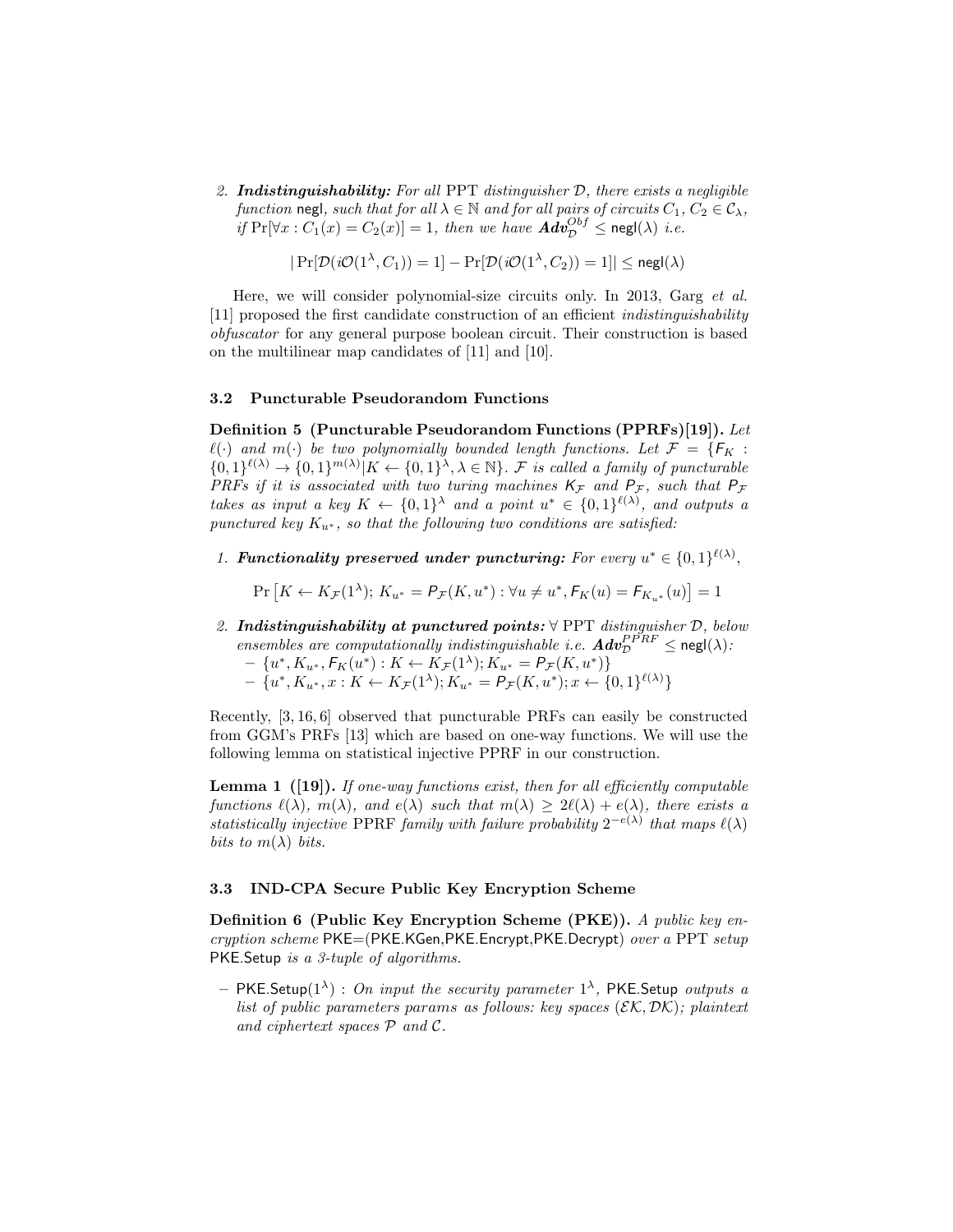- $-$  PKE.KGen(params) : On input params, the PPT algorithm PKE.KGen outputs a pair of public and private keys (ek, dk).
- $-$  PKE. Encrypt $(ek, m \in \mathcal{M})$ : On input public key ek and message m, the PPT algorithm PKE.Encrypt outputs a ciphertext  $c \in \mathcal{C}$ .
- PKE.Decrypt( $dk, c$ ) : On input secret key dk and ciphertext c, PKE.Decrypt *outputs a message*  $m \in \mathcal{M}$ .

Correctness For all key pairs  $(ek, dk) \leftarrow PKE.KGen(params)$ , and for all messages  $m \in \mathcal{M}$ : Pr[PKE.Decrypt(dk, PKE.Encrypt(ek, m)) = m] = 1.

Security. For all PPT adversaries A:

$$
\Pr\left[\begin{matrix}params \leftarrow \text{PKE}.\text{Setup}(1^{\lambda}); (ek, dk) \leftarrow \text{PKE}.\text{KGen}(params); \\ (m_0, m_1) \leftarrow \mathcal{A}(ek,params); b \leftarrow \{0, 1\}; \\ c \leftarrow \text{PKE}.\text{Energy}(ek, m_b): \mathcal{A}(c) = m_b \end{matrix}\right] \leq \frac{1}{2} + \text{negl}(\lambda)
$$

## 3.4 One-way Function

 $\mathbf{r}$ 

**Definition 7 (One-way Function (OWF)[12]).** A function  $f : \mathcal{X} \to \mathcal{Y}$  (over PPT setup OWF. Setup, which defines  $f, \mathcal{X}, \mathcal{Y}$  is one-way if f is polynomial-time computable and is hard to invert, i.e. for all PPT adversaries  $A$ ,  $Adv^{OWF}_A \leq$  $\mathsf{negl}(\lambda) \text{ i.e. } \Pr\left[x \leftarrow \mathcal{X}; y := f(x) : \mathcal{A}(y) = x\right] \leq \mathsf{negl}(\lambda)$ 

## 3.5 Pseudorandom Generator

Definition 8 (Pseudorandom Generator (PRG)[14]). A function PRG :  $\{0,1\}^{\lambda} \to \{0,1\}^{p(\lambda)}$  (over a setup PRG. Setup, which defines the function PRG, its domain and range) is PRG if it is polynomial-time computable, length expanding and is pseudorandom, i.e. for all PPT adversaries A,  $\boldsymbol{Adv}_{\mathcal{A}}^{PRG} \le \mathsf{negl}(\lambda)$  i.e.

$$
\left| \Pr[\mathcal{A}(\text{PRG}(s)) = 1 : s \leftarrow \{0, 1\}^{\lambda}] - \Pr[\mathcal{A}(r) = 1 : r \leftarrow \{0, 1\}^{p(\lambda)}] \right| \le \mathsf{negl}(\lambda)
$$

## 3.6 Collision Resistant Hash Function

Definition 9 (Collision Resistant Hash Function (CRHF)). A family  $H$ of collection of functions Hash :  $\{0,1\}^* \rightarrow \{0,1\}^{\ell_h}$  (over PPT setup CRHF. Setup, which defines the function Hash, its domain and range) is called a family of collision resistant hash functions if Hash is polynomial-time computable, length compressing and it is hard to find collisions in Hash, i.e. for all PPT adversaries  $\mathcal{A}, \; \pmb{Adv}_{\mathcal{A}}^{CRHF} \leq \mathsf{negl}(\lambda) \, \, \textit{i.e.}$ 

$$
\Pr_{\mathsf{Hash} \leftarrow \mathcal{H}}\left[\mathit{params} \leftarrow \mathsf{CRHF}.\mathsf{Setup}(1^{\lambda});\ (x_0,x_1) \leftarrow \mathcal{A}(\mathit{params},\mathsf{Hash})\\ \hspace{1cm}:\ x_0 \neq x_1 \wedge \mathsf{Hash}(x_0) = \mathsf{Hash}(x_1) \right] \leq \mathsf{negl}(\lambda)
$$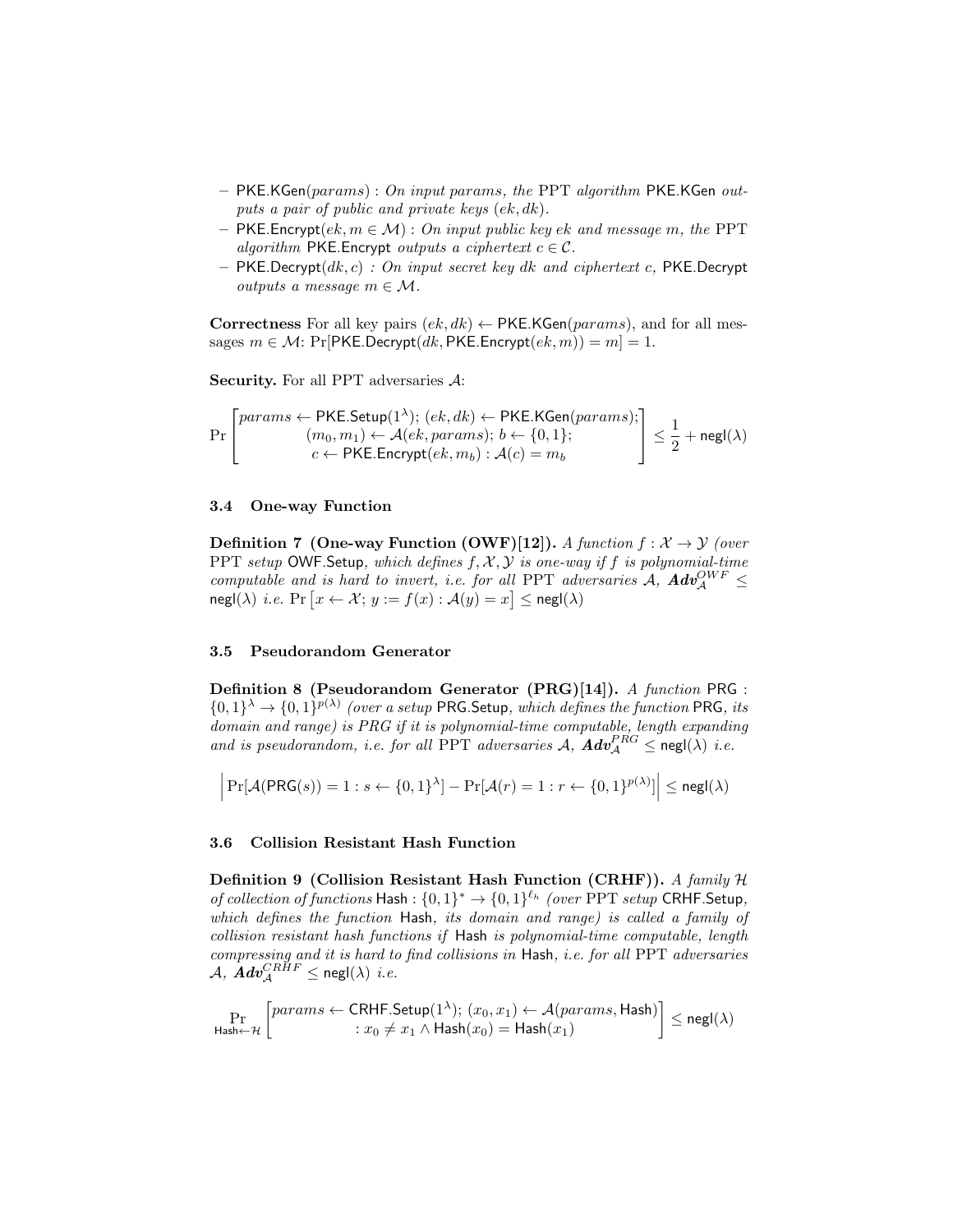## 4 A New Accountable Ring Signature Scheme

We now present the details of our construction. We assume that each user in the system is uniquely identified by an index  $i \in [n], n \in \mathbb{N}$ . Let  $\mathcal{M} = \{0,1\}^{\ell_m}$  be our message space. Let  $\mathcal{SK} = \{0,1\}^{\ell_s}, \mathcal{VK} = \{0,1\}^{\ell_v}, \mathcal{EK} = \{0,1\}^{\ell_e}$  and  $\mathcal{DK} =$  $\{0,1\}^{\ell_d}$  respectively be our signing, verification, encryption and decryption key spaces. Here  $\ell_m, \ell_s, \ell_v, \ell_e$  and  $\ell_d$  are polynomials in security parameter  $\lambda$ . We assume that the set of verification keys in the ring  $R$  are always arranged in increasing order of their indexes, in order to enable the hash function to compute on R. We will use following primitives in our construction:

- Pseudo-random generator PRG :  $\{0,1\}^{\lambda} \rightarrow \{0,1\}^{\ell_p}$  with  $\ell_p \geq 2\lambda$ .
- One-way function  $f: \{0,1\}^{\ell_s} \to \{0,1\}^{\ell_v}$ .
- IND-CPA secure PKE scheme as defined in Sect. 3.3.
- Collision resistant hash function Hash :  $\{0,1\}^{n \cdot \ell_v} \to \{0,1\}^{\ell_h}$ . Here *n* is size of the ring and  $n \cdot \ell_v > \ell_h$ .
- A statistically injective PPRF  $F_1(K_1, \cdot)$  that accepts inputs of length  $\ell_m$  +  $\ell_s + \ell_h + \ell_e + \ell_p$ , and outputs strings of length  $\ell_1$ . Note that this type of PPRF exists, and is easy to construct from Lemma. 1.
- A PPRF  $F_2(K_2, \cdot)$  that accepts inputs of length  $\ell_1$ , and outputs strings of length  $\ell_2$  such that  $\ell_2 = \ell_m + \ell_s + \ell_h + \ell_e + \ell_p$ .
- One-way function  $f_1: \{0,1\}^{\ell_1} \to \{0,1\}^{\ell_3}$ .
- A PPRF  $F_3(K_3, \cdot)$  that accepts inputs of length  $\ell_e + \ell_c + \ell_v$ , and outputs strings of length  $\ell_{\phi}$ . Here  $\ell_c$  is the length of ciphertext as output by the PKE scheme and  $\ell_{\phi}$  is the length of NIZK proof.
- One-way function  $f_2: \{0,1\}^{\ell_{\phi}} \to \{0,1\}^{\ell_4}.$
- An indistinguishability obfuscator  $i\mathcal{O}$  as defined in Sect. 3.1.

#### Construction of our ARS scheme from  $i\mathcal{O}$ .

- $-$  ARS. Setup(1<sup> $\lambda$ </sup>): A trusted authority runs this algorithm for once. It takes security parameter  $1^{\lambda}$  as input and generates key spaces as defined above. Next, it chooses keys  $K_1, K_2, K_3$  for PPRFs  $F_1, F_2, F_3$  respectively, and creates obfuscated programs Sign =  $i\mathcal{O}(\mathcal{P}_S)$ , Verify =  $i\mathcal{O}(\mathcal{P}_V)$ , NIZKprove =  $i\mathcal{O}(\mathcal{P}_{NP})$ and NIZKverify =  $i\mathcal{O}(\mathcal{P}_{NV})$  (shown in Figs. 1,2,3,4). Finally, it outputs public parameters  $params = (SK, VK, DK, \mathcal{EK},$  Sign, Verify, NIZKprove, NIZKverify).
- $-$  ARS.UKGen(*params*): This algorithm takes *params* as input, chooses a secret signing key  $sk \leftarrow \mathcal{SK}$  and computes verification key as  $vk = f(sk) \in \mathcal{VK}$ .
- $-$  ARS.OKGen(params): This algorithm takes params as input and outputs a key pair  $(ek, dk)$  for the PKE scheme. This algorithm is same as PKE.KGen.
- $-$  ARS. Sign(params, m, sk, vk, R, ek, r): This algorithm takes params, message m, a key pair  $(sk, vk)$ , a ring R, an opener's public key  $ek$  and randomness r as input, runs Sign on these inputs and returns ring signature  $\sigma$ .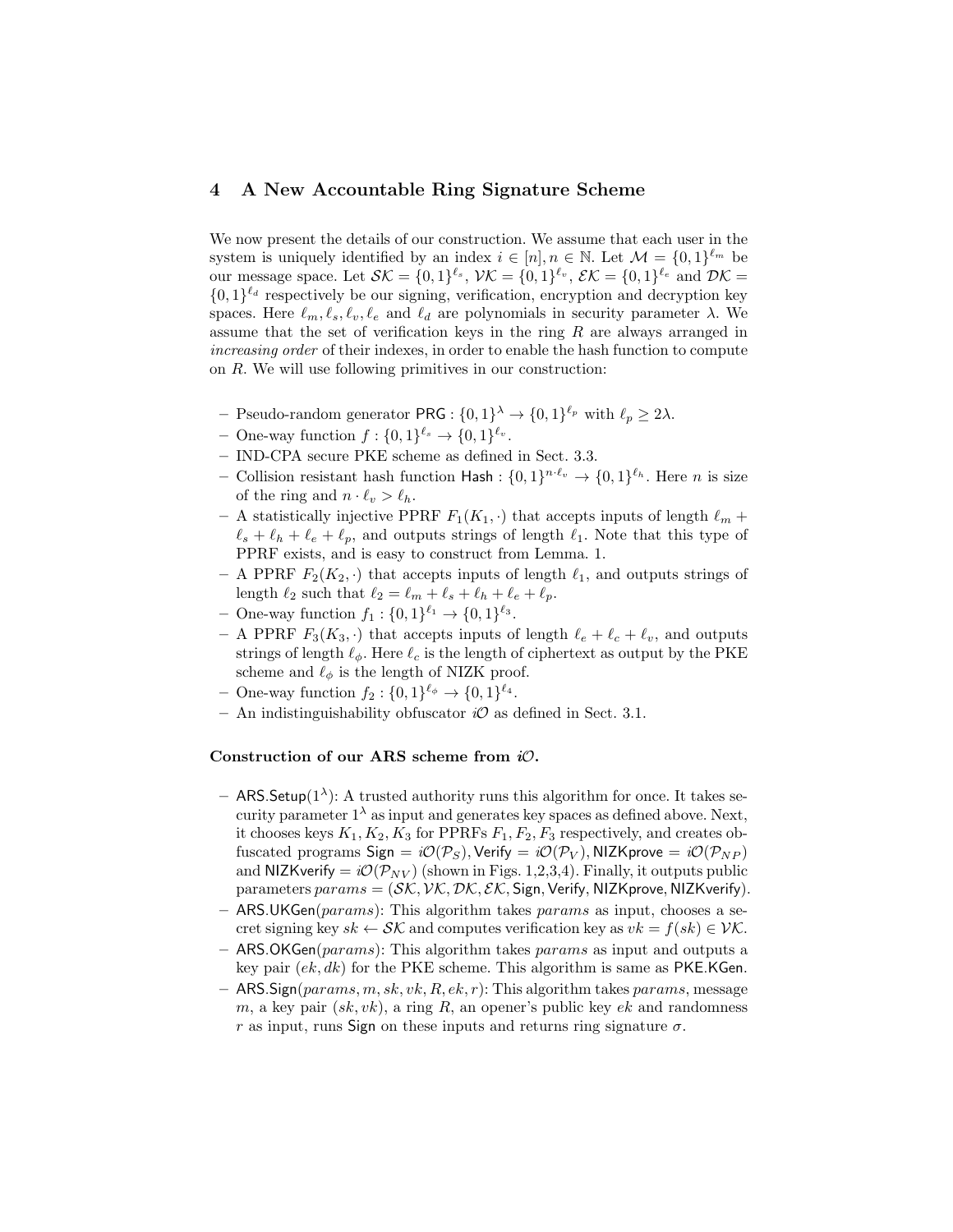Hardwired: Keys  $K_1, K_2$ **Input:** Message m, key pair  $(sk, vk)$ , ring R, key ek and randomness r 1 if  $(f(sk) = vk \wedge vk \in R)$  then 2 | Set  $\alpha := F_1(K_1,(m||vk||\text{Hash}(R)||ek||\text{PRG}(r)))$ 3 Set  $\beta := F_2(K_2, \alpha) \oplus (m||vk||\text{Hash}(R)||ek||\text{PRG}(r))$ 4 | return  $(\sigma := (\alpha, \beta))$ 5 else <sup>6</sup> return ⊥



– ARS. Verify(params, m, σ, R, ek): This algorithm takes params, message m, signature  $\sigma$ , a ring R and an opener's public key ek as input, runs Verify on these inputs and returns a verification key of the signer encrypted under the public key ek of the opener if the signature is accepted, else it returns  $\perp$ .

 $\mathcal{P}_V$ Hardwired: Keys  $K_1, K_2$ **Input:** Message m, signature  $\sigma = (\alpha, \beta)$ , ring R and opener's public key ek 1 Compute  $F_2(K_2, \alpha) \oplus \beta = (m' ||vk'||h'||ek'||r')$ **2** if  $(m = m' \land \textsf{Hash}(R) = h' \land ek = ek' \land f_1(\alpha) =$  $f_1(F_1(K_1,(m'\|vk'\|h'\|ek'\|r'))))$  then 3 | return  $(c := \text{PKE}$ . Encrypt $(e\vec{k}, v\vec{k}'; r'))$ 4 else <sup>5</sup> return ⊥



– ARS. Open( $params, m, \sigma, R, ek, dk$ ): This algorithm takes params, message m, signature  $\sigma$ , a ring R and an opener's PKE key pair  $(ek, dk)$  as input, runs Verify on these inputs to retrieve c. Next, it decrypts c using secret key dk to output verification key vk of the signer. In addition, it also outputs a proof  $\phi$  of correct decryption using the program NIZK prove.

 $\mathcal{P}_S$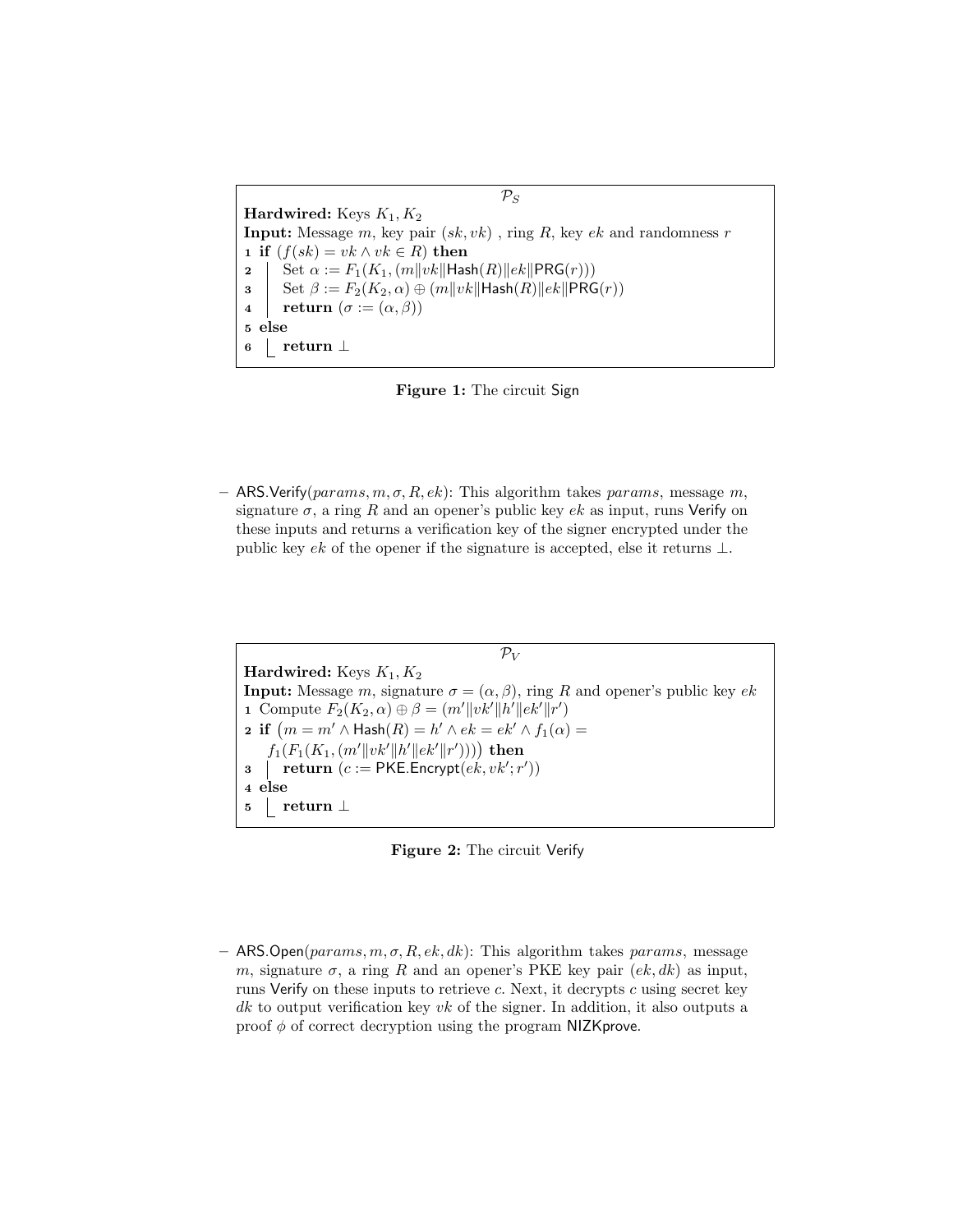$\mathcal{P}_{NP}$ Hardwired: Keys  $K_3$ **Input:** Statement  $x = (ek||c||vk)$  and witness dk **1 if**  $(ek = \text{PKE.KGen}(params, dk) \in \mathcal{EK}) \wedge (vk =$  $PKE.$ Decrypt $(dk, c)$ )  $\wedge$   $(vk \in \mathcal{VK})$ ) = 1 then 2 | return  $\phi := F_3(K_3, x)$ 3 else <sup>4</sup> return ⊥



 $-$  ARS. Judge( $params, m, \sigma, R, ek, vk, \phi$ ): This algorithm takes params, message m, signature  $\sigma$ , a ring R and an opener's public key ek, verification key *vk*, proof  $\phi$  as input, runs Verify on these inputs to retrieve c and outputs 1 if NIZKverify $((ek||c||vk), \phi) = 1$  else 0.

 $\mathcal{P}_{NV}$ Hardwired: Keys  $K_3$ **Input:** Statement  $x = (ek||c||vk)$  and proof  $\phi$ 1 if  $f_2(\phi) = f_2(F_3(K_3, x))$  then  $2 \mid \text{return } 1$ 3 else <sup>4</sup> return ⊥

Figure 4: The circuit NIZKverify

## 5 Proof of Security

We will use the following lemma in our security proofs.

**Lemma 2.** For any fixed input  $(m, sk, R, ek, r)$  to the Sign program, there can exist at most one valid signature string  $\sigma = (\alpha, \beta)$ . This happens with high probability if  $K_1$  is chosen such that the  $F_1(K_1, \cdot)$  is statistically injective and Hash is a collision resistant hash function.

*Proof.* Since  $F_1(K_1, \cdot)$  is injective over the choice of  $K_1$  and Hash is collision resistant therefore, there can exist at most one string  $\alpha$  (which implies unique  $(\alpha, \beta)$ ) when  $F_1(K_1, \cdot)$  is applied to a unique string  $(m, vk, \text{Hash}(R), \text{PRG}(r)).$ Furthermore, if  $\sigma = (\alpha, \beta)$  is choses at random then there can exists at most  $2^{\ell_m+\ell_v+\ell_h+\ell_e+\ell_p}$  valid values of  $\sigma$ . (This lemma is adapted from a similar lemma of [?] to include an additional hash function.)

**Theorem 1.** The ARS scheme of Sect. 4 is selectively unforgeable if the primitives of Sect. 3 satisfy their respective security properties.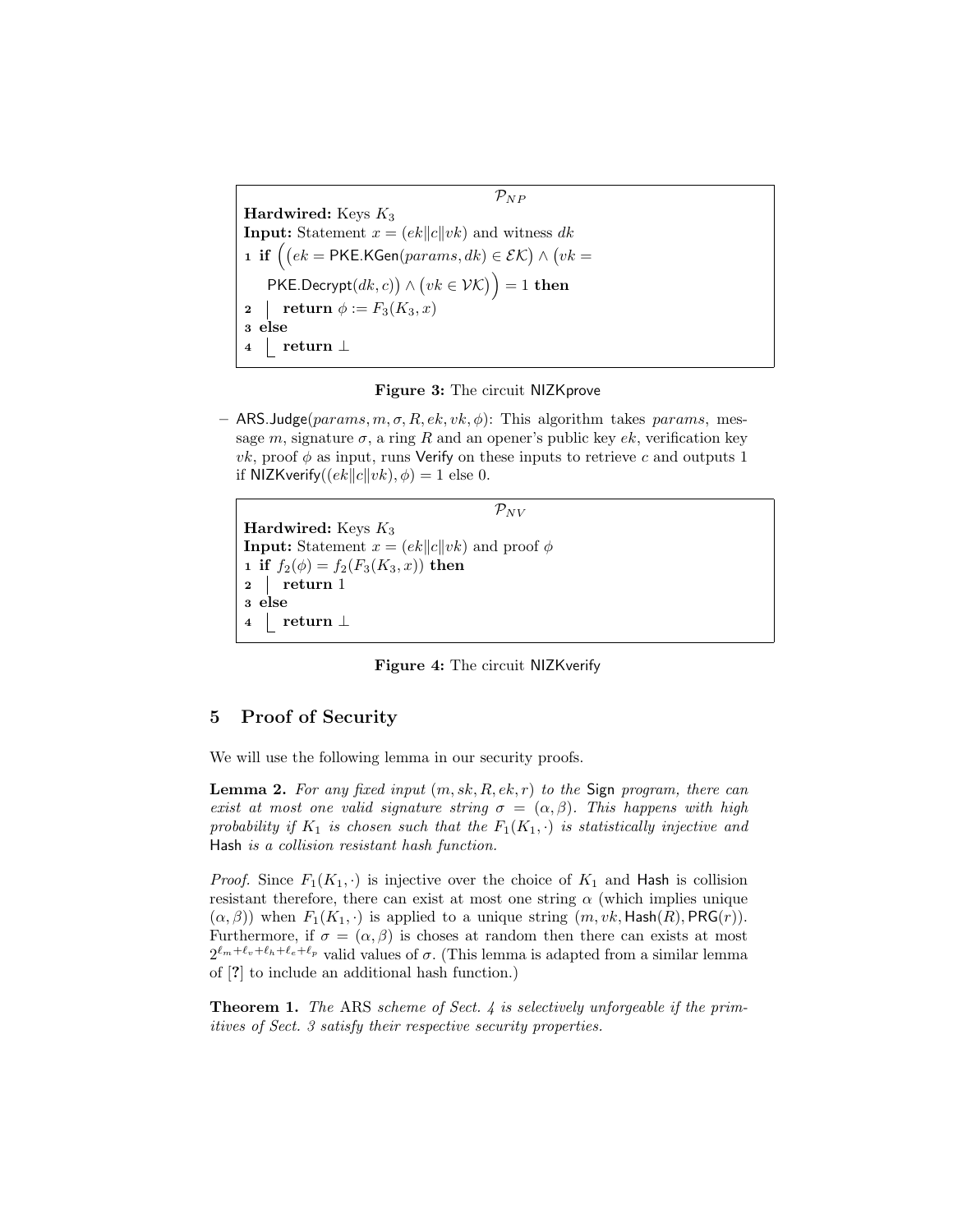Proof. We prove the security by a sequence of hybrid experiments and show that if there exists a PPT adversary  $A$  that can break the selective unforgeability of our ARS scheme, then we can construct a challenger  $\beta$  who can break the security of one-way function.

Hybrid 0. This hybrid is same as the unforgeability game of Sect. 2.

- 1. Setup Phase:
	- (a) C chooses a set  $S \subset [n]$  and runs the algorithm ARS.UKGen to generate signing-verification key pairs  $\{(sk_i, vk_i)\}_{i\in S}$  for the users and registers them with the PKI. Finally, it sends  $\{vk_i\}_{i\in S}$  to the adversary A.
	- (b) A sends a message  $m^*$ , a ring  $R^* \subseteq \{vk_i\}_{i \in S}$ , a verification key  $vk^* \in R^*$ , an opener's public key  $ek^*$  and randomness  $r^*$  to challenger  $\mathcal{C}$ , claiming it can forge an accountable ring signature  $\sigma^*$  w.r.t  $(m^*, vk^*, R^*, ek^*, r^*)$ .
	- (c) The challenger C first chooses keys  $K_1, K_2$  for PPRFs  $F_1, F_2$  respectively, and produces two obfuscated programs Sign =  $i\mathcal{O}(\mathcal{P}_S)$  and Verify =  $i\mathcal{O}(\mathcal{P}_V)$  (Figs. 1,2). Then, it sends these programs to the adversary A.
- 2. Query Phase:  $A$  can make the following three types of queries to  $C$ .  $C$ answers these queries via oracles  $\mathcal{O}_{Reg}$ ,  $\mathcal{O}_{Cor}$  and  $\mathcal{O}_{Sig}$ .
	- Registration query:  $A$  runs the algorithm ARS.UKGen to generate a signing-verification key pair  $(sk_i, vk_i), i \notin [n] \setminus S$  and interacts with the oracle  $\mathcal{O}_{Reg}$  to register  $vk_i$  with the PKI. Let  $\mathcal{Q}_{Reg}$  be the set of verification keys registered by  $A$ .
	- **Corruption query:** A queries a verification key  $vk_i, i \in S$  such that  $vk_i \neq vk^*$  to the oracle  $\mathcal{O}_{Cor}$ . The oracle returns the corresponding signing key  $sk_i$ . Let  $\mathcal{Q}_{Cor}$  be the set of verification keys  $vk_i$  for which the corresponding signing keys has been revealed.
	- Signing query: A queries  $(m, vk_i, R, ek, r)$  to the oracle  $\mathcal{O}_{Sign}$ . The oracle returns a signature  $\sigma_i = \mathsf{Sign}(m, v k_i, R, e k, r)$  if  $v k_i \neq v k^*$  and  $vk_i \notin \mathcal{Q}_{Reg} \cup \mathcal{Q}_{Cor}$ . Let  $\mathcal{Q}_{Sign}$  be the set of queries and their responses  $(m, vk, R, ek, r, \sigma).$
- 3. Forgery Phase: A outputs a signature  $\sigma^*$  w.r.t  $(m^*, vk^*, R^*, ek^*, r^*)$ .

A wins the above game if ARS.Verify $(m,\sigma,R,ek)=1$ . Let  $\boldsymbol{Adv}_{\mathcal{A}}^{Hyb\,0}$  denote the advantage of  $A$  in this hybrid.

**Hybrid 1.** This hybrid is identical to *Hybrid 0* with the exception that  $\mathcal{C}$ gives out the two obfuscated programs as  $\text{Sign} = i\mathcal{O}(\mathcal{P}_S^*)$  and  $\text{Verify} = i\mathcal{O}(\mathcal{P}_V^*)$ (Figs. 5,6). The details of the modifications are as follows:  $\mathcal C$  punctures the key  $K_2$  at the point  $\alpha^* = F_1(K_1, (m^*||vk^*||\text{Hash}(R^*))||ek^*||\text{PRG}(r^*))$  and hardwires this punctured key  $K_2({\{\alpha^*\}})$  along with message  $m^*$ , verification key  $vk^*$ , ring  $R^*$ , public key  $ek^*$  and randomness  $r^*$  in programs  $\mathcal{P}_S^*$  and  $\mathcal{P}_V^*$ . In addition, it hardwires value  $\beta^* = F_2(K_2, \alpha^*) \oplus (m^* \| v k^* \|$ Hash $(R^*) \| e k^* \|$ PRG $(r^*)$ ) in program  $\mathcal{P}_{S}^{*}$ . Furthermore, a "if" condition is added at line 1 in program  $\mathcal{P}_S^*$  to check  $(m, vk, R, ek, r) = (m^*, vk^*, R^*, ek^*, r^*)$ . If so, output the signature as  $\sigma^* = (\alpha^*, \beta^*)$ . Similarly,  $\mathcal{P}_V^*$  is modified to output  $c^*$  if  $(m, \sigma, R, ek)$  $(m^*, \sigma^*, R^*, e k^*)$ . Let  $\mathbf{Adv}_{\mathcal{A}}^{Hyb1}$  denote the advantage of  $\mathcal{A}$  in this hybrid.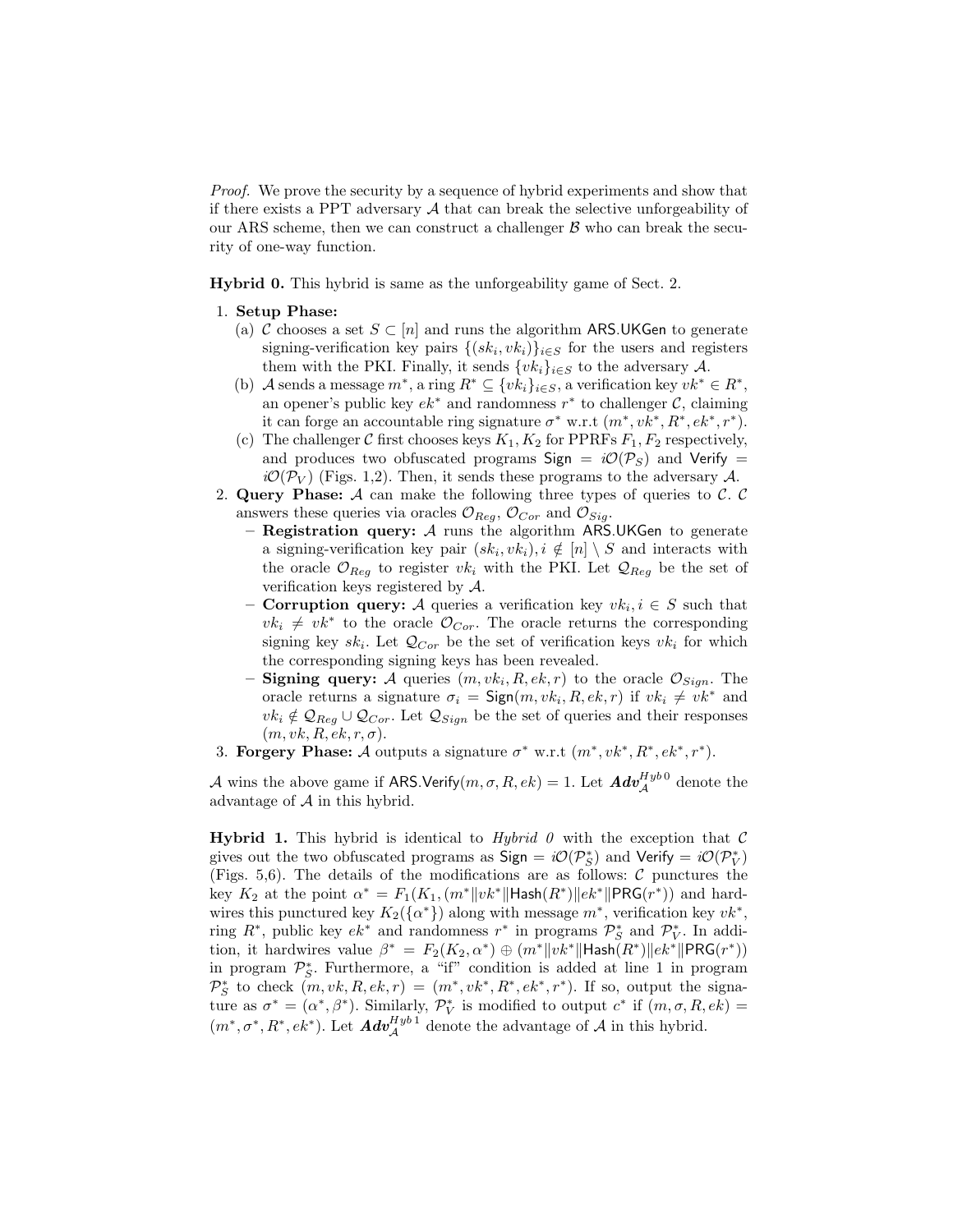$\mathcal{P}^*_S$ Hardwired: Keys  $K_1, K_2({\{\alpha^*\}})$  and values  $m^*, vk^*, R^*, ek^*, r^*, \beta^*$ **Input:** Message m, key pair  $(sk, vk)$ , ring R, key ek and randomness r 1 if  $(m = m^* \wedge f(sk) = vk^* \wedge f(sk) \in R^* \wedge R = R^* \wedge ek = ek^* \wedge r = r^*$ then 2 Set  $\alpha^* := F_1(K_1, (m^* \| v k^* \| \textsf{Hash}(R^*) \| e k^* \| \textsf{PRG}(r^*)))$ 3 | return  $(\sigma^*:=(\alpha^*,\beta^*))$ 4 else if  $(f(sk) = vk \wedge f(sk) \in R$ ) then 5 Set  $\alpha := F_1(K_1,(m||vk||\text{Hash}(R)||ek||\text{PRG}(r)))$ 6 Set  $\beta := F_2(K_2, \alpha) \oplus (m||vk||\text{Hash}(R)||ek||\text{PRG}(r))$ 7 return  $(\sigma := (\alpha, \beta))$ 8 else <sup>9</sup> return ⊥

Figure 5: The circuit Sign

 $\mathcal{P}_V^*$ Hardwired: Keys  $K_1, K_2(\{\alpha^*\})$  and values  $m^*, vk^*, R^*, ek^*, r^*$ **Input:** Message m, signature  $\sigma = (\alpha, \beta)$ , ring R and opener's public key ek 1 if  $(m = m^* \wedge R = R^* \wedge ek = ek^* \wedge f_1(\alpha) =$  $f_1(F_1(K_1, (m^* \|vk^* \|$ Hash $(R^*) \| ek^* \| PRG(r^*))))$  then 2 | return  $(c^* := \text{PKE}.\text{Encrypt}(ek, vk^*; r^*))$ **3** else if  $(F_2(K_2, \alpha) \oplus \beta = (m'\|vk'\|h'\|ek'\|r') \wedge m = m' \wedge \mathsf{Hash}(R) =$  $h' \wedge ek = ek' \wedge f_1(\alpha) = f_1(F_1(K_1, (m' || vk' || h' || ek' || r'))))$  then 4 | return  $(c := PKE \cdot \text{Encrypt}(ek, vk';r'))$ <sup>5</sup> return ⊥

Figure 6: The circuit Verify

**Hybrid 2.** This hybrid is identical to *Hybrid 1* with the exception that  $\beta^*$  is chosen uniformly at random from the set  $\{0,1\}^{\ell_2}$ . Let  $\text{Adv}_{\mathcal{A}}^{Hyb\bar{2}}$  denote the advantage of  $A$  in this hybrid.

**Hybrid 3.** This hybrid is identical to *Hybrid 2* with the exception that  $\mathcal{C}$  gives out the two obfuscated programs as Sign =  $i\mathcal{O}(\mathcal{P}_S^{**})$  and Verify =  $i\mathcal{O}(\mathcal{P}_V^{**})$ (Figs. 7,8). The details of the modifications are as follows:  $C$  punctures the key  $K_1$  at the point  $(m^*||vk^*||\text{Hash}(R)||ek^*||\text{PRG}(r^*))$  and hardwires this punctured key  $K_1(\{(m^*\|vk^*\|\textsf{Hash}(R)\|ek^*\|\textsf{PRG}(r^*))\})$  in programs  $\mathcal{P}_S^{**}$  and  $\mathcal{P}_V^{**}$ . Finally, it hardwires values  $\alpha^* = F_1(K_1, (m^*||vk^*||\text{Hash}(R)||ek^*||\text{PRG}(r^*)))$  and  $u^* =$  $f_1(\alpha^*)$  in programs  $\mathcal{P}_S^{**}$  and  $\mathcal{P}_V^{**}$  respectively. Let  $\pmb{Adv}^{Hyb\,3}_{\mathcal{A}}$  denote the advantage of A in this hybrid.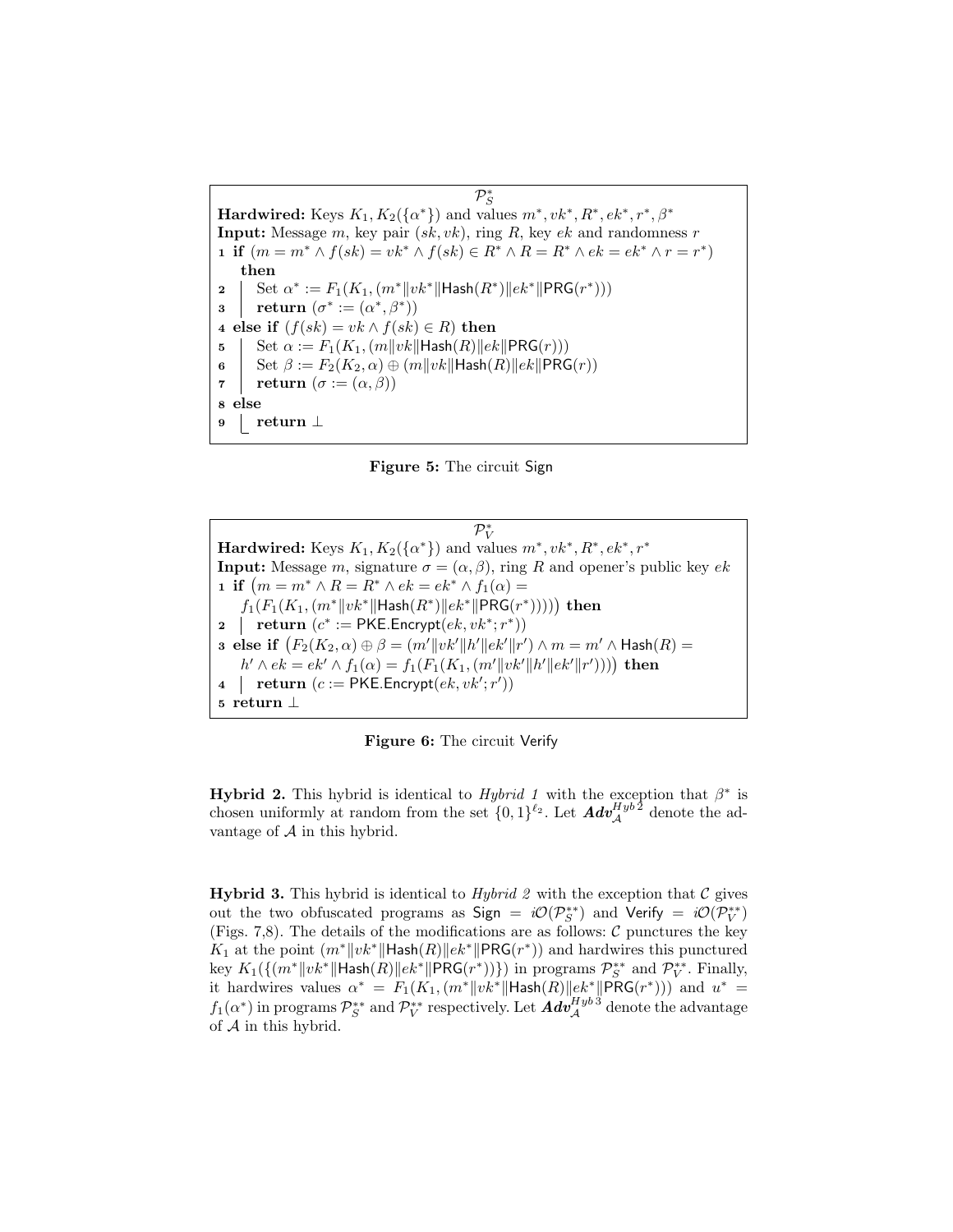$\mathcal{P}_S^{**}$  ${\bf Hardwired:} \ \text{Keys} \ K_1(\{m^*\|vk^*\|\textsf{Hash}(\tilde{R}^*)\|ek^*\|\textsf{PRG}(r^*)\}), K_2(\{\alpha^*\}) \ \text{and}$ values  $m^*, vk^*, R^*, ek^*, r^*, \alpha^*, \beta^*$ **Input:** Message m, key pair  $(sk, vk)$ , ring R, key  $ek$  and randomness r 1 if  $(m = m^* \wedge f(sk) = vk^* \wedge f(sk) \in R^* \wedge R = R^* \wedge ek = ek^* \wedge r = r^*$ then 2 | return  $(\sigma^*:=(\alpha^*,\beta^*))$ 3 else if  $(f(sk) = vk \wedge f(sk) \in R$ ) then 4 Set  $\alpha := F_1(K_1, (m||vk||\text{Hash}(R)||ek||\text{PRG}(r)))$ 5 Set  $\beta := F_2(K_2, \alpha) \oplus (m||vk||\text{Hash}(R)||ek||\text{PRG}(r))$ 6 | return  $(\sigma := (\alpha, \beta))$ 7 else <sup>8</sup> return ⊥

Figure 7: The circuit Sign

 $\mathcal{P}_V^{**}$ Hardwired: Keys  $K_1, K_2({\{\alpha^*\}})$  and values  $m^*, vk^*, R^*, ek^*, r^*, u^*$ **Input:** Message m, signature  $\sigma = (\alpha, \beta)$ , ring R and opener's public key ek 1 if  $(m = m^* \land R = R^* \land ek = ek^* \land f_1(\alpha) = u^*)$  then 2 | return  $(c^* := \textsf{PKE}.\textsf{Encrypt}(ek, vk^*; r^*))$ **3** else if  $(F_2(K_2, \alpha) \oplus \beta = (m'\|vk'\|h'\|ek'\|r') \wedge m = m' \wedge \mathsf{Hash}(R) =$  $h' \wedge ek = ek' \wedge f_1(\alpha) = f_1(F_1(K_1, (m' || vk' || h' || ek' || r'))))$  then 4 | return  $(c := PKE \cdot \text{Encrypt}(ek, vk';r'))$ <sup>5</sup> return ⊥

Figure 8: The circuit Verify

Hybrid 4. This hybrid is identical to *Hybrid 3* with the exception that  $\alpha^*$  is chosen uniformly at random from the set  $\{0,1\}^{\ell_1}$ . Let  $\text{Adv}_{\mathcal{A}}^{Hyb\bar{4}}$  denote the advantage of  $A$  in this hybrid.

The indistinguishability of successive hybrid games (discussed above) is shown in Lemmas. 3, 4, 5, 6, 7.

**Lemma 3.** If  $A$  can distinguish Hybrid 0 from Hybrid 1 in the unforgeability  $\mathop{\rm game}\nolimits,\ i.e.\; \bm{Adv}_{\mathcal{A}}^{Hyb\,0}-\bm{Adv}_{\mathcal{A}}^{Hyb\,1}\;$  is non-negligible then there exists an adversary  $\mathcal B$  who can break the security of  $i\mathcal O$ .

*Proof.* We argue that if there is a non-negligible difference in advantages of  $A$ in hybrids Hybrid  $\theta$  and Hybrid 1 then we can construct an adversary  $\beta$  that breaks the security of iO. Firstly, observe that the programs  $P_S$  and  $P_S^*$  as well as the programs  $\mathcal{P}_V$  and  $\mathcal{P}_V^*$ , are functionally equivalent. Now, consider a scenario where the attacker  $\beta$  interacts with an  $i\mathcal{O}$  challenger while acting as a challenger for A. B submits the program pairs  $P_0 = (\mathcal{P}_S, \mathcal{P}_V)$  and  $P_1 =$  $(\mathcal{P}_S^*, \mathcal{P}_V^*)$  to the *iO* challenger. The *iO* challenger chooses  $b \leftarrow \{0, 1\}$  at random,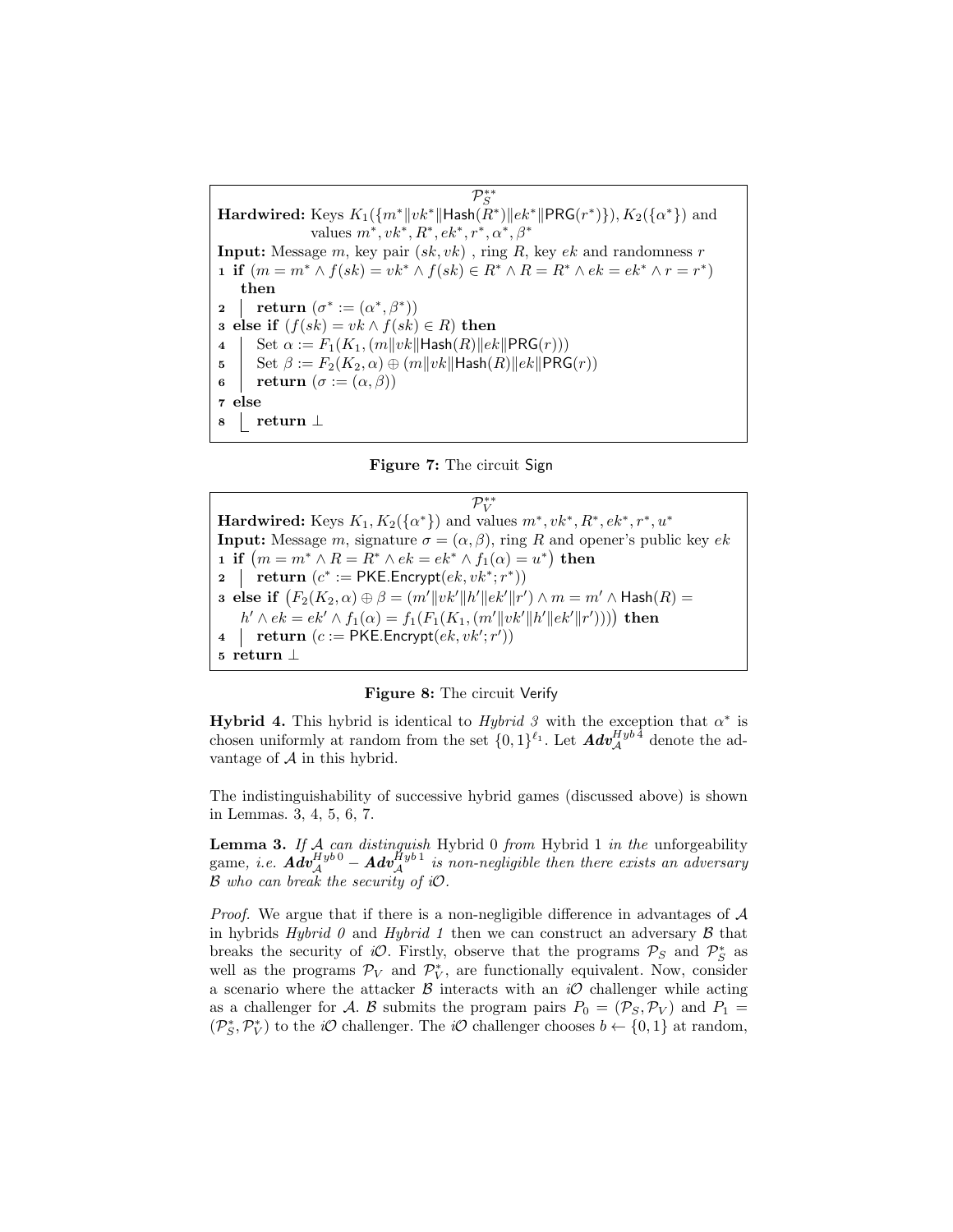obfuscates the programs in  $P_b$ , and returns the output to  $\beta$ .  $\beta$  plugs in these obfuscated programs in  $Hybrid$  0 and plays the rest of the game. Note that if the  $i\mathcal{O}$  challenger chooses  $P_0$  then we are in Hybrid 0. If it chooses  $P_1$  then we are in Hybrid 1.  $\beta$  will output 1 if  $\mathcal A$  successfully forges. Therefore, if  $\mathcal A$  have different advantages in hybrids Hybrid 0 and Hybrid 1 then  $\beta$  can attack iO security with high probability i.e.  $\boldsymbol{Adv}_{\mathcal{A}}^{Hyb\,0} - \boldsymbol{Adv}_{\mathcal{A}}^{Hyb\,1} = \boldsymbol{Adv}_{\mathcal{B}}^{i\mathcal{O}} \le \mathsf{negl}(\lambda) \; (\text{Sect. 3.1}).$ 

**Lemma 4.** If A can distinguish Hybrid 1 from Hybrid 2 in the unforgeability game, i.e.  $\boldsymbol{Adv}_{\mathcal{A}}^{Hyb\,1} - \boldsymbol{Adv}_{\mathcal{A}}^{Hyb\,2}$  is non-negligible then there exists an adversary  $\mathcal B$  who can break the security of PPRF  $F_2$ .

*Proof.* We argue that if there is a non-negligible difference in advantages of  $A$ in hybrids Hybrid 1 and Hybrid 2 then we can construct an adversary  $\beta$  who can break the security of PPRF  $F_2$ . Consider a scenario where the attacker  $\beta$  interacts with a PPRF challenger while acting as a challenger for  $\mathcal{A}$ . First, B receives  $(m^*, vk^*, R^*, ek^*, r^*)$  from A. Then, it chooses  $b \leftarrow \{0,1\}, K_1 \leftarrow$  $\{0,1\}^{\lambda}$ , computes  $\alpha^* = F_1(K_1, (m^*||vk^*||\text{Hash}(R^*))||ek^*||\text{PRG}(r^*)))$ , and submits  $\alpha^*$  to the PPRF challenger. Next, the PPRF challenger choses  $K_2 \leftarrow \{0,1\}^{\lambda}$ , punctures  $K_2$  at point  $\alpha^*$ , and sends this punctured PRF key  $K_2({\{\alpha^*\}})$  along with a challenge  $w^* \in \{0,1\}^{\ell_2}$  to B. Then, B continues to run the game in Hybrid 1 except that it plugs in  $\beta^*$  as  $\beta^* = w^* \oplus (m^*||vk^*||\text{Hash}(R^*)||ek^*||\text{PRG}(r^*)).$ Note that if the PPRF challenger outputs  $w^*$  as  $w^* = F_2(K_2, \alpha^*)$  then we are in Hybrid 1. If it outputs  $w^*$  as  $w^* \leftarrow \{0,1\}^{\ell_2}$  then we are in Hybrid 2. B will output 1 if  $A$  successfully forges. Therefore, if  $A$  have different advantages in hybrids Hybrid 1 and Hybrid 3 then  $\beta$  can attack the PPRF security with high probability i.e.  $\boldsymbol{Adv}_{\mathcal{A}}^{Hyb\,1} - \boldsymbol{Adv}_{\mathcal{A}}^{Hyb\,2} = \boldsymbol{Adv}_{\mathcal{B}}^{PPRF} \le \mathsf{negl}(\lambda) \text{ (Sect. 3.2)}.$ 

**Lemma 5.** If  $A$  can distinguish Hybrid 2 from Hybrid 3 in the unforgeability  $\mathop{\rm game}\nolimits,\ i.e.\; \bm{Adv}_{\mathcal{A}}^{Hyb\,2} - \bm{Adv}_{\mathcal{A}}^{Hyb\,3}\;$  is non-negligible then there exists an adversary  $\mathcal B$  who can break the security of  $i\mathcal O$ .

*Proof.* We argue that if there is a non-negligible difference in advantages of  $A$ in hybrids Hybrid 2 and Hybrid 3 then we can construct an adversary  $\beta$  that breaks the security of *iO*. Firstly, observe that the programs  $\mathcal{P}_S^*$  and  $\mathcal{P}_S^{**}$  as well as the programs  $\mathcal{P}_V^*$  and  $\mathcal{P}_V^{**}$ , are functionally equivalent. Now, consider a scenario where the attacker  $\beta$  interacts with an  $i\mathcal{O}$  challenger while acting as a challenger for A. B submits the program pairs  $P_0 = (\mathcal{P}_S^*, \mathcal{P}_V^*)$  and  $P_1 =$  $(\mathcal{P}_S^{**}, \mathcal{P}_V^{**})$  to the *iO* challenger. The *iO* challenger chooses  $b \leftarrow \{0, 1\}$  at random, obfuscates the programs in  $P_b$ , and returns the output to  $\beta$ .  $\beta$  plugs in these obfuscated programs in Hybrid 2 and plays the rest of the game. Note that if the  $i\mathcal{O}$  challenger chooses  $P_0$  then we are in Hybrid 2. If it chooses  $P_1$  then we are in Hybrid 3.  $\beta$  will output 1 if  $\mathcal A$  successfully forges. Therefore, if  $\mathcal A$  have different advantages in hybrids Hybrid 2 and Hybrid 3 then  $\beta$  can attack iO security with high probability i.e.  $\boldsymbol{Adv}_{\mathcal{A}}^{Hyb\,2} - \boldsymbol{Adv}_{\mathcal{A}}^{Hyb\,3} = \boldsymbol{Adv}_{\mathcal{B}}^{i\mathcal{O}} \le \mathsf{negl}(\lambda) \text{ (Sect. 3.1).}$ 

**Lemma 6.** If  $A$  can distinguish Hybrid 3 from Hybrid 4 in the unforgeability  $\mathop{\rm game}\nolimits,\ i.e.\; \bm{Adv}_{\mathcal{A}}^{Hyb\,3} - \bm{Adv}_{\mathcal{A}}^{Hyb\,4}\;$  is non-negligible then there exists an adversary  $\mathcal B$  who can break the security of PPRF  $F_1$ .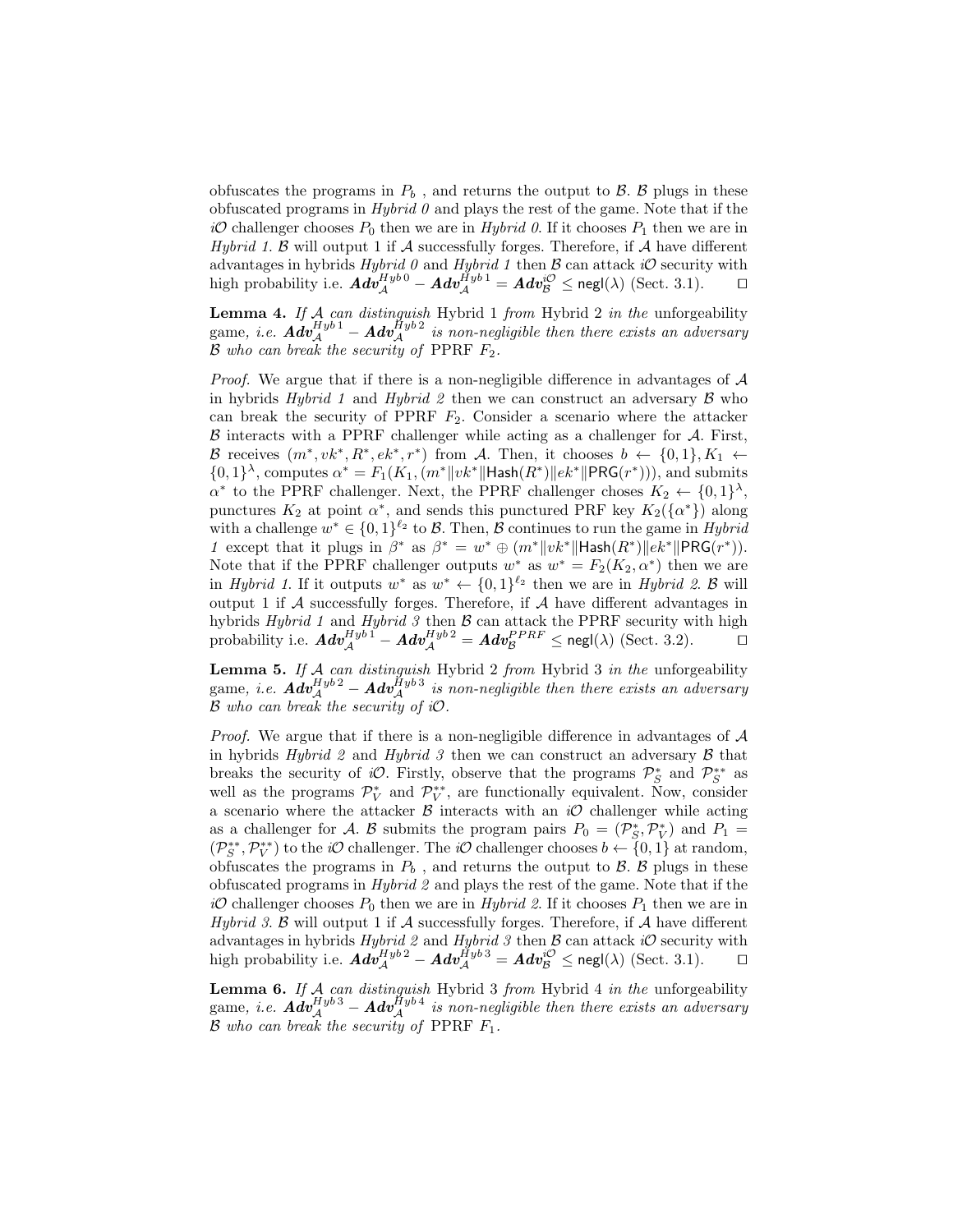*Proof.* We argue that if there is a non-negligible difference in advantages of  $A$ in hybrids Hybrid 1 and Hybrid 2 then we can construct an adversary  $\beta$  who can break the security of PPRF  $F_1$ . Consider a scenario where the attacker  $\beta$ interacts with a PPRF challenger while acting as a challenger for  $A$ . First,  $B$ receives  $(m^*, vk^*, R^*, ek^*, r^*)$  from A and submits it to the PPRF challenger. Next, the PPRF challenger chooses a PPRF key  $K_1 \leftarrow \{0,1\}^{\lambda}$  and punctures K<sub>1</sub> at point  $(m^*||vk^*||$ Hash $(R^*)||ek^*||PRG(r^*))$  and sends this punctured key  $K_1(\{(m^*||vk^*||\text{Hash}(R^*)||ek^*||\text{PRG}(r^*))\})$  and a challenge  $z^*$  to  $\mathcal{B}$ . Then,  $\mathcal{B}$  continues to run the game in *Hybrid 3* except it plugs in  $\alpha^* = z^*$ . Note that if the PPRF challenger outputs  $z^*$  as  $z^* = F_1(K_1, (m^*||vk^*||\text{Hash}(R^*)||ek^*||\text{PRG}(r^*)))$ then we are in *Hybrid 3*. If it outputs  $z^*$  as  $z^* \leftarrow \{0,1\}^{\ell_1}$  then we are in *Hybrid 2*.  $\beta$  will output 1 if  $\mathcal A$  successfully forges. Therefore, if  $\mathcal A$  have different advantages in hybrids Hybrid 3 and Hybrid 4 then  $\beta$  can attack the PPRF security with high probability i.e.  $\boldsymbol{Adv}_{\mathcal{A}}^{Hyb'3} - \boldsymbol{Adv}_{\mathcal{A}}^{Hyb'4} = \boldsymbol{Adv}_{\mathcal{B}}^{PPRF} \le \mathsf{negl}(\lambda) \text{ (Sect. 3.2).}$ 

**Lemma 7.** If A's advantage  $\boldsymbol{Adv}_{\mathcal{A}}^{Hyb4}$  in Hybrid 4 is non-negligible, then there exists an adversary  $\beta$  who can break the security of one-way function  $f_1$ .

*Proof.* We argue that if A successfully forges an ARS signature in Hybrid  $\lambda$ then we can construct an adversary  $\beta$  who can break the security of OWF  $f_1$ . Consider a scenario where the attacker  $\beta$  interacts with a OWF challenger while acting as a challenger for A. First, B receives  $(m^*, vk^*, R^*, ek^*, r^*)$  from A and submits it to the OWF challenger. Next,  $\beta$  receives a OWF challenge  $y^*$  and sets  $u^*$  as  $u^* = y^*$  and continues to run the game in Hybrid 4. Now, if A successfully forges a signature on  $(m^*||vk^*||\text{Hash}(R^*)||ek^*||\text{PRG}(r^*))$ , then by definition it has computed a  $\sigma^*$  such that  $f_1(\sigma^*) = u^*$ . Therefore, if  $f_1$  is secure, then A cannot forge with non-negligible advantage i.e.  $\pmb{A} \pmb{dv^{Hyb}_A} = \pmb{A} \pmb{dv^{OWF}_B} \leq \mathsf{negl}(\lambda)$ (Sect. 3.4).  $\Box$ 

Hence,  $\pmb{Adv}_{\mathcal{A}}^{Unforce} = \pmb{Adv}_{\mathcal{A}}^{Hyb\,0} - \pmb{Adv}_{\mathcal{A}}^{Hyb\,4} \leq \mathsf{negl}(\lambda).$ 

**Theorem 2.** The ARS scheme of Sect. 4 is anonymous if the primitives of Sect. 3 satisfy their respective security properties.

Proof. Our proof proceeds through a sequence of hybrids. The hybrids are chosen such that each successive hybrid game is indistinguishable from each other.

Hybrid 0. This hybrid is the *selective* variant of the *anonymity game* of Sect. 2.

- 1. Setup Phase:  $C$  runs the algorithm ARS.UKGen to generate signing-verification key pairs  $\{(sk_i, vk_i)\}_{i\in[n]}$  for the users and registers them with the PKI. In addition, it also generates a private-public key pair  $(dk^*, ek^*)$  of an opener. Then, it sends  $ek^*, \{(sk_i, vk_i)\}_{i\in[n]}$  to A.
- 2. **Challenge Phase:** A submits a message  $m^*$ , a ring  $R^* \subseteq \{vk_i\}_{i\in[n]}$  and two secret signing keys  $sk_{i_0}^*$ ,  $sk_{i_1}^* \in \{sk_i\}_{i \in [n]}, i_0 \neq i_1$ , such that  $vk_{i_0}^*, vk_{i_1}^* \in R^*$ . Next, C chooses  $b \leftarrow \{0, 1\}$  and produces an ARS signature  $\sigma_{i_b}$  as follows: (a) Choose  $r^* \leftarrow \{0,1\}^{\lambda}$  and let  $t^* := \text{PRG}(r^*)$  where  $t^* \in \{0,1\}^{\ell_p}$ .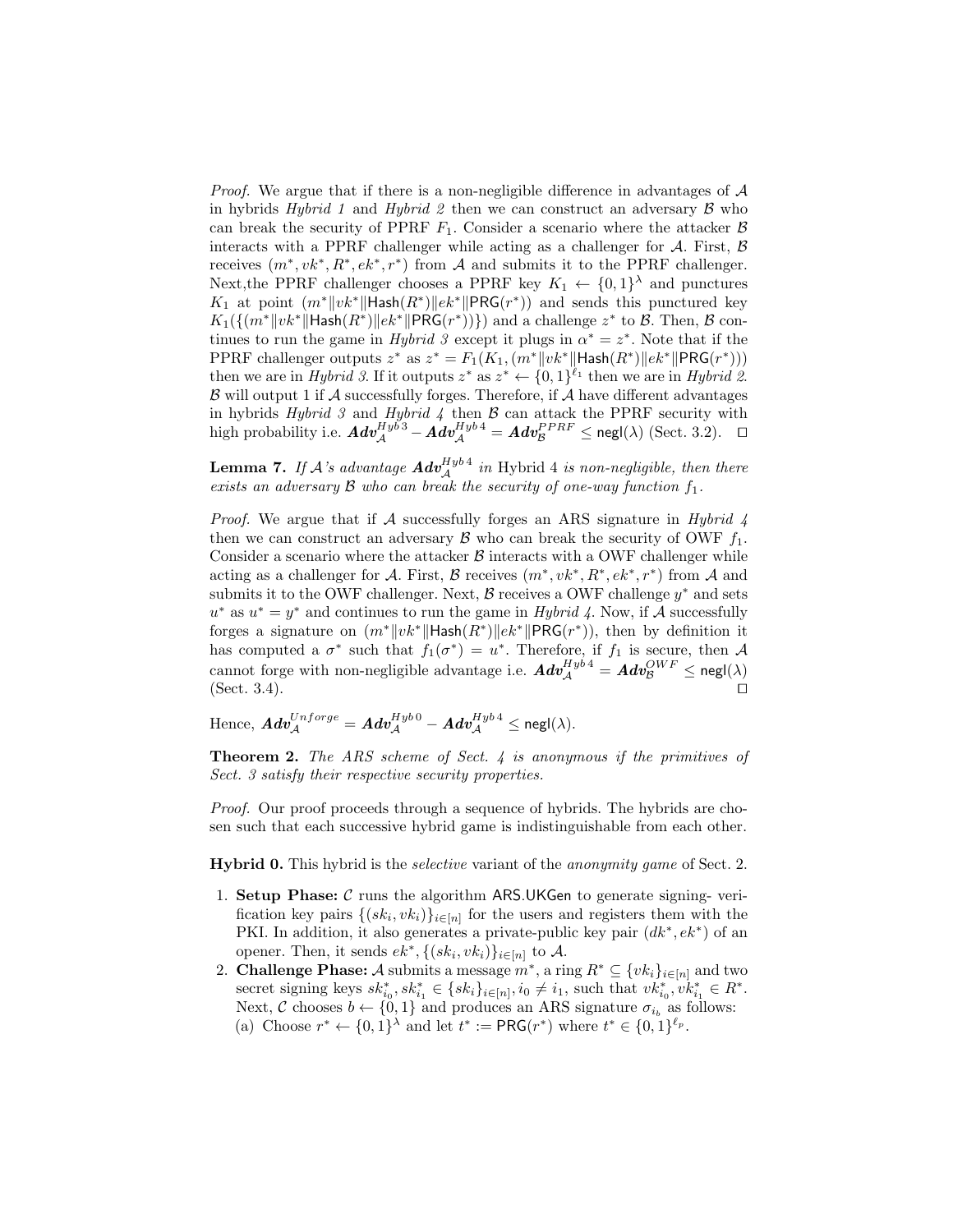- (b) Set  $\alpha_{i_b}:=F_1(K_1, (m^*\|vk_{i_b}\|\mathsf{Hash}(R^*)\|ek^*\|t^*))$
- (c) Set  $\beta_{i_b} := F_2(K_2, \alpha_{i_b}) \oplus (m^* \| v k_{i_b} \| \text{Hash}(R^*) \| e k^* \| t^*)$
- (d) Let  $\sigma_{i_b} := (\alpha_{i_b}, \beta_{i_b})$

Finally, C chooses keys  $K_1, K_2$  for PPRFs  $F_1, F_2$  respectively, and produces two obfuscated programs Sign =  $i\mathcal{O}(\mathcal{P}_S)$  and Verify =  $i\mathcal{O}(\mathcal{P}_V)$  (Figs. 1,2). Then, it sends these programs with the signature  $\sigma_{i_b} = (\alpha_{i_b}, \beta_{i_b})$  to A.

3. Guess Phase: A guesses b and outputs  $b' \in \{0,1\}$ . Let  $Adv_{\mathcal{A}}^{Hyb0}$  denote the advantage of  $A$  in this hybrid.

**Hybrid 1.** This hybrid is identical to  $Hybrid \theta$  with the exception that in the *challenge phase*  $t^*$  is chosen at random from  $\{0,1\}^{\ell_p}$ . Let  $\text{Adv}_{\mathcal{A}}^{Hyb1}$  denote the advantage of  $A$  in this hybrid.

**Hybrid 2.** This hybrid is identical to  $Hybrid 1$  with the exception that, in the *challenge phase*, C gives out the two obfuscated programs as  $Sign = i\mathcal{O}(\mathcal{P}_S^{\dagger})$ and Verify =  $i\mathcal{O}(\mathcal{P}_V^{\dagger})$  (Figs. 9,10). The details of the modifications are as follows: C punctures the key  $K_2$  at the point  $\alpha_{i_b}^* = F_1(K_1, (m^*||vk_{i_b}^*||R^*||ek^*||t^*)),$ and hardwires this punctured key  $K_2(\{\alpha_{i_b}^*\})$  in  $\mathcal{P}_S^{\dagger}$  and  $\mathcal{P}_V^{\dagger}$ . In addition, it also hardwires message  $m^*$ , verification key  $vk_{i_b}^*$ , ring  $R^*$ , public key  $ek^*$  and randomness  $t^*$  in  $\mathcal{P}_V^{\dagger}$ . Furthermore,  $\mathcal{P}_V^{\dagger}$  is modified to output  $c_b^*$  if  $(m, \sigma, R, ek)$  =  $(m^*, \sigma_b^*, R^*, e k^*)$ . Let  $\mathbf{Adv}_{\mathcal{A}}^{Hyb1}$  denote the advantage of  $\mathcal{A}$  in this hybrid.

 $\mathcal{P}^{\dagger}_{S}$ Hardwired: Keys  $K_1, K_2(\{\alpha_{i_b}^*\})$ **Input:** Message m, key pair  $(sk, vk)$ , ring R, key  $ek$  and randomness r 1 if  $(f(sk) = vk \wedge f(sk) \in R$ ) then 2 Set  $\alpha := F_1(K_1,(m||vk||\text{Hash}(R)||ek||\text{PRG}(r)))$ 3 Set  $\beta := F_2(K_2, \alpha) \oplus (m||vk||\text{Hash}(R)||ek||\text{PRG}(r))$ 4 | return  $(\sigma := (\alpha, \beta))$ <sup>5</sup> else <sup>6</sup> return ⊥

Figure 9: The circuit Sign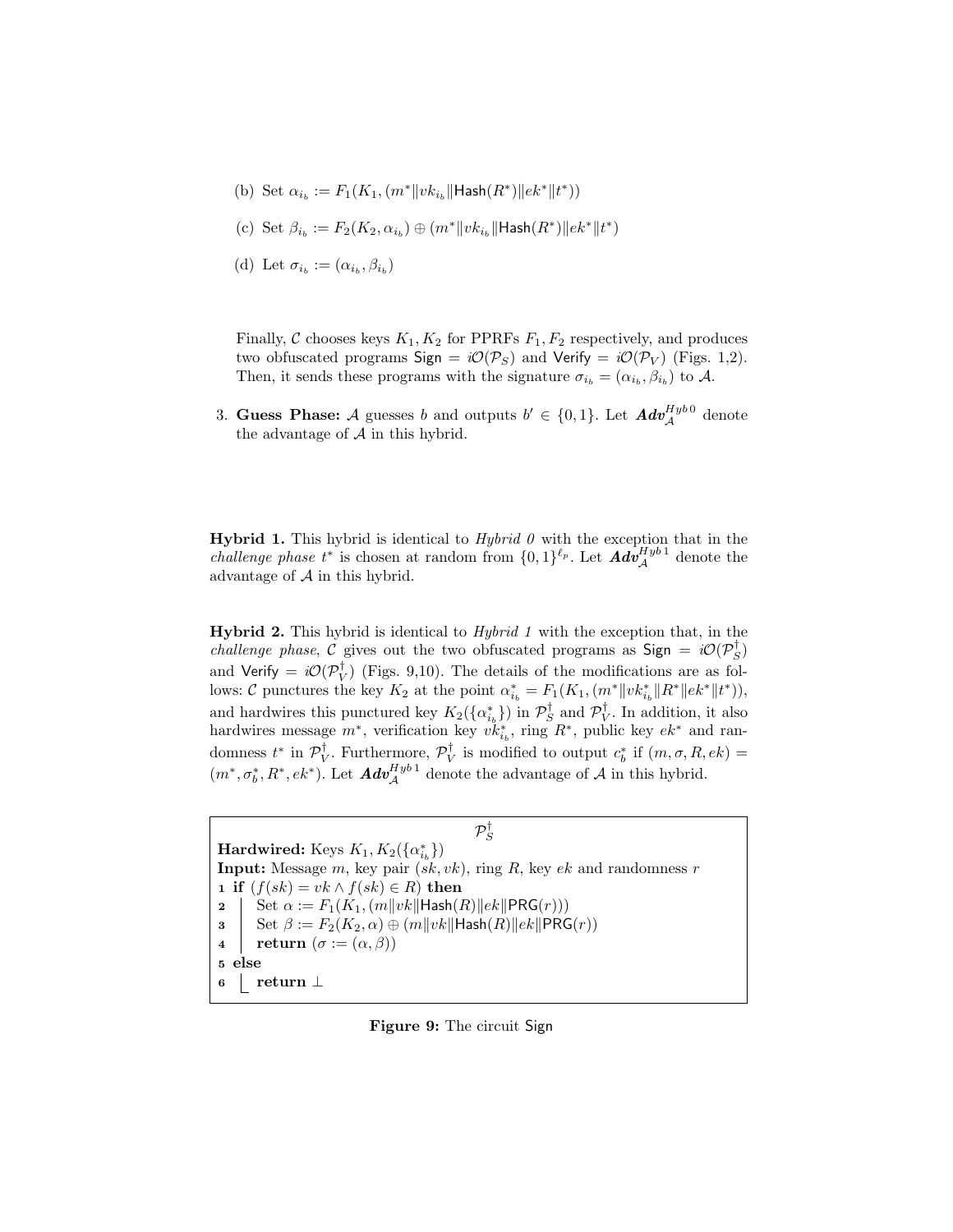$\mathcal{P}^{\dagger}_{\rm V}$  $\textbf{Hardwired: } \text{Keys } K_1, K_2(\{\alpha_{i_b}^*\}) \text{ and values } m^*, vk_{i_b}^*, R^*, ek^*, t^*$ **Input:** Message m, signature  $\sigma = (\alpha, \beta)$ , ring R and opener's public key ek 1 if  $(m = m^* \wedge R = R^* \wedge ek = ek^* \wedge f_1(\alpha) =$  $f_1(F_1(K_1, (m^*\|vk_{i_b}^*\|Hash(R^*)\|ek^*\|t^*)))\Big)$  then 2 | return  $(c_b^* := \textsf{PKE}.\textsf{Encrypt}(ek, vk_{i_b}^*; t^*))$ **3 else if**  $(F_2(K_2, \alpha) \oplus \beta = (m' || vk' || h' || ek' || r') \wedge m = m' \wedge \text{Hash}(R) =$  $h' \wedge ek = ek' \wedge f_1(\alpha) = f_1(F_1(K_1, (m'\|vk'\|h'\|ek'\|r'))))$  then 4 | return  $(c := PKE \cdot \text{Encrypt}(ek, vk';r'))$ <sup>5</sup> return ⊥

Figure 10: The circuit Verify

**Hybrid 3.** This hybrid is identical to *Hybrid 2* with the exception that in the *challenge phase*  $\beta_{i_b}^*$  is chosen uniformly at random from the set  $\{0,1\}^{\ell_2}$ . Let  $\mathbf{Adv}_{\mathcal{A}}^{Hyb\,3}$  denote the advantage of  $\mathcal{A}$  in this hybrid.

**Hybrid 4.** This hybrid is identical to  $Hybrid 3$  with the exception that in the *challenge phase,* C gives out the two obfuscated programs as  $\text{Sign} = i\mathcal{O}(\mathcal{P}_S^{\ddagger})$  and Verify =  $i\mathcal{O}(\mathcal{P}_V^{\ddagger})$  (Figs. 11,12). The details of the modifications are as follows:  $\mathcal{C}$ punctures the key  $K_1$  at point  $(m^*||vk_{i_b}^*||\text{Hash}(R)||ek^*||t^*)$ , and hardwires this punctured key  $K_1(\{(m^*\|vk_{i_b}^*\|\text{Hash}(R)\|ek^*\|t^*)\})$  in programs  $\mathcal{P}_S^{\ddagger}$  and  $\mathcal{P}_V^{\ddagger}$ . In addition, it also hardwires message  $m^*$ , ring  $R^*$ , public key  $ek^*$ , and value  $\alpha_{i_b}^* =$  $F_1(K_1, (m^* \|vk_{i_b}^* \|Hash(R) \|ek^* \|t^*))$  in program  $\mathcal{P}_V^\ddagger$ . Let  $\pmb{Adv}_{\mathcal{A}}^{Hyb\,4}$  denote the advantage of A in this hybrid.

 $\mathcal{P}^\ddagger_S$  $\textbf{Hardwired: } \text{Keys } K_1(\{(m^* \|vk_b^*\|\textsf{Hash}(\bar{R}^*) \| ek^*\|t^*)\}), K_2(\{\alpha_{i_b}^*\})$ **Input:** Message m, key pair  $(sk, vk)$ , ring R, key  $ek$  and randomness r 1 if  $(f(sk) = vk \wedge f(sk) \in R$ ) then 2 | Set  $\alpha := F_1(K_1,(m||vk||\text{Hash}(R)||ek||\text{PRG}(r)))$ 3 Set  $\beta := F_2(K_2, \alpha) \oplus (m||vk||\text{Hash}(R)||ek||\text{PRG}(r))$ 4 | return  $(\sigma := (\alpha, \beta))$ <sup>5</sup> else <sup>6</sup> return ⊥

Figure 11: The circuit Sign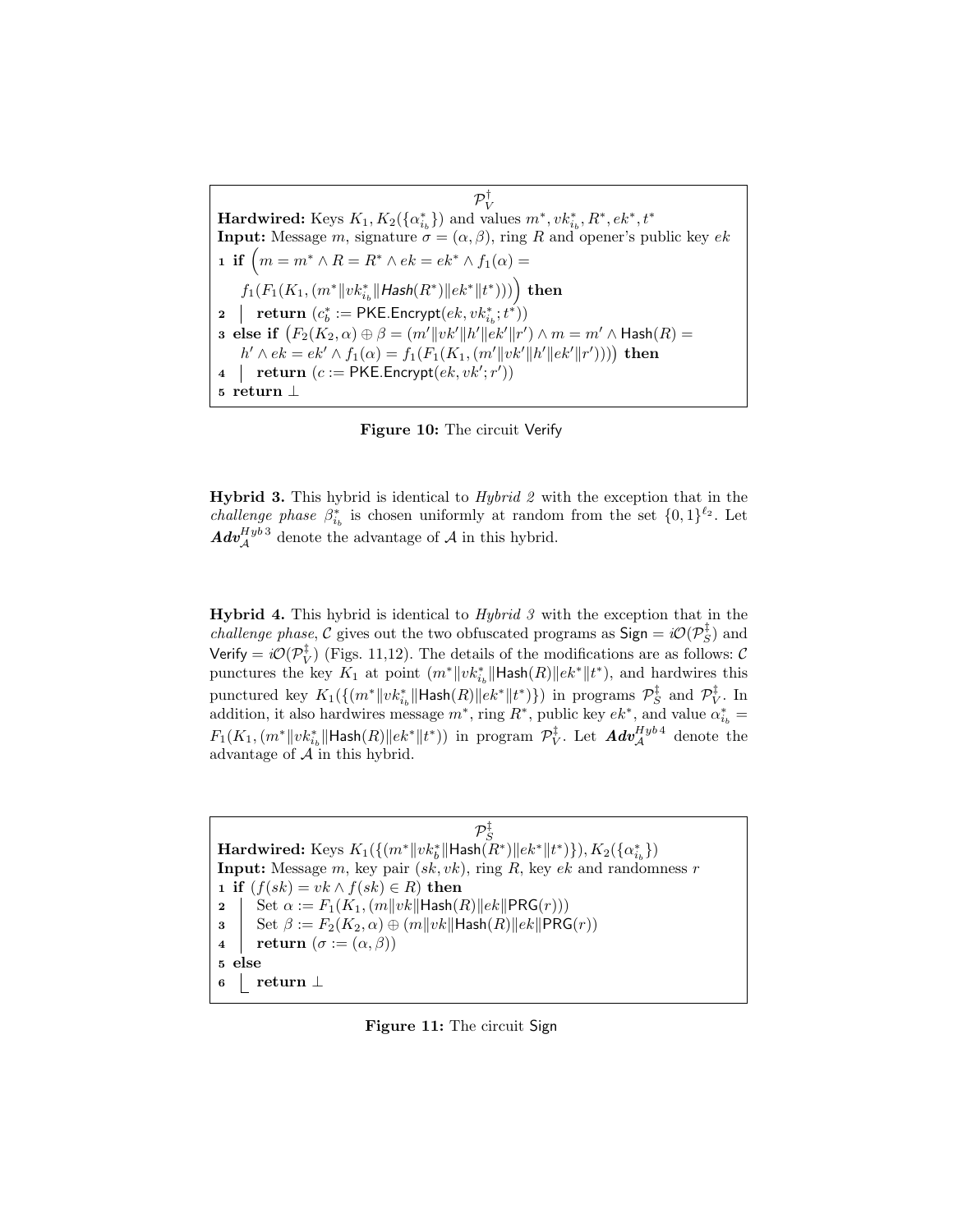$\mathcal{P}_V^{\ddagger}$ <br>Hardwired: Keys  $K_1(\{(m^*\|vk_b^*\|\text{Hash}(R^*)\|ek^*\|t^*)\}), K_2(\{\alpha^*_{i_b}\})$  and values **Input:** Message m, signature  $\sigma = (\alpha, \beta)$ , ring R and opener's public key ek  ${\tt i} \ \ {\tt i} \ \ {\tt f} \ \left( m = m^* \wedge R = R^* \wedge ek = ek^* \wedge f_1(\alpha) = f_1(\alpha_{i_b}^*) \right) \ {\tt then}$ 2 | return  $(c_b^* := \text{PKE}$ . Encrypt $(ek, vk_{i_b}^*; t^*))$ **3** else if  $(F_2(K_2, \alpha) \oplus \beta = (m'\|vk'\|h'\|ek'\|r') \wedge m = m' \wedge \mathsf{Hash}(R) =$  $h' \wedge ek = ek' \wedge f_1(\alpha) = f_1(F_1(K_1, (m' || vk' || h' || ek' || r'))))$  then 4 | return  $(c := PKE \cdot \text{Encrypt}(ek, vk';r'))$ <sup>5</sup> return ⊥

#### Figure 12: The circuit Verify

**Hybrid 5.** This hybrid is identical to *Hybrid 4* with the exception that in the *challenge phase*,  $\alpha_{i_b}^*$  is chosen at random from  $\{0,1\}^{\ell_1}$  instead of computing them using PPRF. Let  $Adv_{\mathcal{A}}^{Hyb.5}$  denote the advantage of  $\mathcal{A}$  in this hybrid.

The indistinguishability of successive hybrid games (discussed above) is shown in Lemmas. 8, 9, 10, 11, 12, 13.

**Lemma 8.** If A can distinguish Hybrid 0 from Hybrid 1 in the anonymity game, i.e.  $\boldsymbol{Adv}_{\mathcal{A}}^{Hyb\,0} - \boldsymbol{Adv}_{\mathcal{A}}^{Hyb\,1}$  is non-negligible then there exists an adversary B who can break the security of pseudo-random generator PRG.

*Proof.* We argue that if there is a non-negligible difference in advantages of  $A$  in hybrids Hybrid 0 and Hybrid 1 then we can construct an adversary  $\beta$  that breaks the security of PRG. Now, consider a scenario where the attacker  $\beta$  interacts with PRG challenger while acting as a challenger for  $A$ .  $B$  receives a challenge  $y^*$  from the PRG challenger, plugs in  $t^* = y^*$  in Hybrid 0 and plays the rest of the game. Note that if the PRG challenger computes  $t^* = \text{PRG}(r^*), r^* \leftarrow \{0, 1\}^{\lambda}$ then we are in Hybrid 0. If it chooses  $t^* \leftarrow \{0,1\}^{\ell_p}$  then we are in Hybrid 1. B will output 1 if  $A$  successfully guesses. Therefore, if  $A$  have different advantages in hybrids Hybrid 0 and Hybrid 1 then  $\beta$  can attack iO security with high probability i.e.  $\boldsymbol{Adv}_{\mathcal{A}}^{Hyb\,0} - \boldsymbol{\mathring{A}}\boldsymbol{dv}_{\mathcal{A}}^{Hyb\,1} = \boldsymbol{Adv}_{\mathcal{B}}^{PRG} \leq \mathsf{negl}(\lambda) \text{ (Sect. 3.5)}.$ 

**Lemma 9.** If  $A$  can distinguish Hybrid 1 from Hybrid 2 in the anonymity game, i.e.  $\boldsymbol{Adv}_{\mathcal{A}}^{Hyb\,1} - \boldsymbol{Adv}_{\mathcal{A}}^{Hyb\,2}$  is non-negligible then there exists an adversary  $\mathcal B$  who can break the security of  $i\mathcal O$ .

*Proof.* We argue that if there is a non-negligible difference in advantages of  $A$ in hybrids Hybrid 1 and Hybrid 2 then we can construct an adversary  $\beta$  that breaks the security of iO. Firstly, observe that the programs  $P_S$  and  $P_S^{\dagger}$  as well as the programs  $\mathcal{P}_V$  and  $\mathcal{P}_V^{\dagger}$ , are functionally equivalent. This is because when  $t^*$  is chosen at random, with probability  $1 - \frac{1}{2^{\lambda}}$ ,  $t^*$  is not in the image of the PRG. Therefore neither program will evaluate. Thus, puncturing excising t <sup>∗</sup> out from the key will not make a difference in input/ output behavior. Now,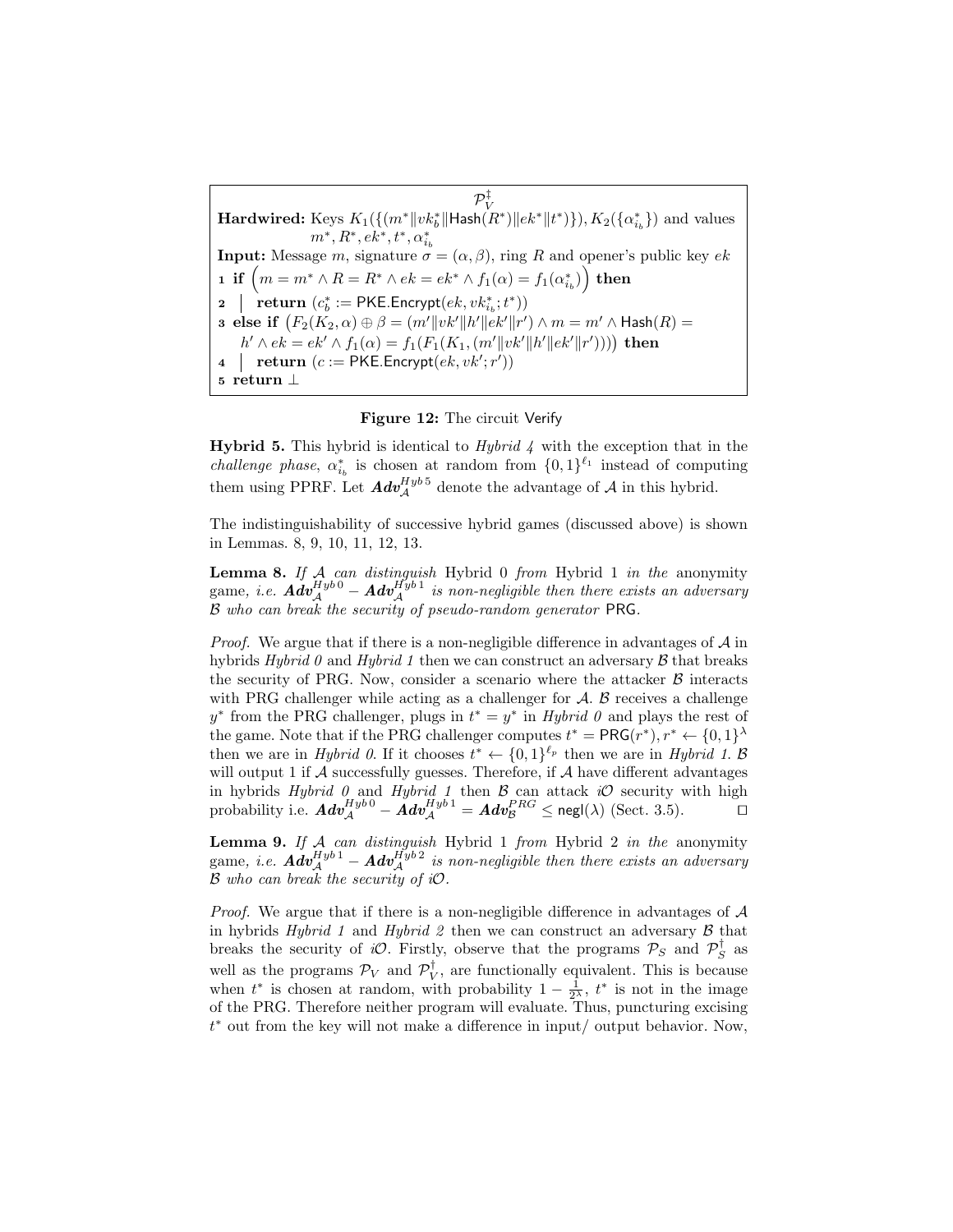consider a scenario where the attacker  $\beta$  interacts with an  $i\mathcal{O}$  challenger while acting as a challenger for A. B submits the program pairs  $P_0 = (\mathcal{P}_S, \mathcal{P}_V)$  and  $P_1 = (\mathcal{P}_S^{\dagger}, \mathcal{P}_V^{\dagger})$  to the *iO* challenger. The *iO* challenger chooses  $b \leftarrow \{0, 1\}$  at random, obfuscates the programs in  $P_b$ , and returns the output to  $\beta$ .  $\beta$  plugs in these obfuscated programs in  $Hybrid$   $\theta$  and plays the rest of the game. Note that if the iO challenger chooses  $P_0$  then we are in Hybrid 1. If it chooses  $P_1$ then we are in *Hybrid 2.*  $\beta$  will output 1 if  $\mathcal A$  successfully guesses. Hence, if  $\mathcal A$ have different advantages in hybrids *Hybrid 1* and *Hybrid 2* then  $\beta$  can attack *iO* security with high probability i.e.  $\hat{A}dv_A^{Hyb1} - \hat{A}dv_A^{Hyb2} = Adv_B^{iO} \le$  negl( $\lambda$ ) (Sect. 3.1).  $\Box$ 

**Lemma 10.** If  $A$  can distinguish Hybrid 2 from Hybrid 3 in the anonymity game, i.e.  $\boldsymbol{Adv}_{\mathcal{A}}^{Hyb\,2} - \boldsymbol{Adv}_{\mathcal{A}}^{Hyb\,3}$  is non-negligible then there exists an adversary  $\mathcal B$  who can break the security of PPRF  $F_2$ .

*Proof.* We argue that if there is a non-negligible difference in advantages of  $A$  in hybrids Hybrid 2 and Hybrid 3 then we can construct an adversary  $\beta$  who can break the security of PPRF  $F_2$ . Consider a scenario where the attacker  $\beta$  interacts with a PPRF challenger while acting as a challenger for  $A$ . First,  $B$  receives  $(m^*, R^*, sk_{i_0}^*, sk_{i_1}^*)$  from A. Then, it chooses  $b \leftarrow \{0,1\}, K_1 \leftarrow \{0,1\}^{\lambda}, t^* \leftarrow$  ${0,1}^{\ell_p}$ , computes  $\alpha_{i_b}^* = F_1(K_1, (m^* \| v k_{i_b}^* \| R^* \| e k^* \| t^*)),$  and submits  $\alpha_{i_b}^*$  to the PPRF challenger. Next, the PPRF challenger choses  $K_2 \leftarrow \{0,1\}^{\lambda}$ , punctures  $K_2$  at point  $\alpha_{i_b}^*$ , and sends this punctured PRF key  $K_2(\{\alpha_{i_b}^*\})$  along with a challenge  $w^* \in \{0,1\}^{\ell_2}$  to B. Then, B continues to run the game in Hybrid 2 except that it plugs in  $\beta_{i_b}^*$  as  $\beta_{i_b}^* = z_{i_b}^* \oplus (m^* || v k_{i_b}^* || R^* || e k^* || t^*).$  Note that if the PPRF challenger outputs  $z_{i_b}^*$  as  $z_{i_b}^* = F_2(K_2, \alpha_{i_b}^*)$  then we are in Hybrid 2. If it outputs  $z^*$  as  $z_{i_b}^* \leftarrow \{0,1\}^{\ell_2}$  then we are in Hybrid 3. B will output 1 if A successfully guesses. Therefore, if  $A$  have different advantages in hybrids  $Hybrid$ 2 and Hybrid 3 then  $\beta$  can attack the PPRF security with high probability i.e.  $\boldsymbol{Adv}_{\mathcal{A}}^{Hyb\,2} - \boldsymbol{Adv}_{\mathcal{A}}^{Hyb\,3} = \boldsymbol{Adv}_{\mathcal{B}}^{PPRF} \le \mathsf{negl}(\lambda) \text{ (Sect. 3.2)}.$ 

**Lemma 11.** If  $A$  can distinguish Hybrid 3 from Hybrid 4 in the anonymity  $\mathop{\rm game}\nolimits,\ i.e.\; \bm{Adv}_{\mathcal{A}}^{Hyb\,3} - \bm{Adv}_{\mathcal{A}}^{Hyb\,4}\;$  is non-negligible then there exists an adversary  $\mathcal B$  who can break the security of  $i\mathcal O$ .

*Proof.* We argue that if there is a non-negligible difference in advantages of  $A$ in hybrids Hybrid 3 and Hybrid 4 then we can construct an adversary  $\beta$  that breaks the security of iO. Firstly, observe that the programs  $\mathcal{P}_S^{\dagger}$  and  $\mathcal{P}_S^{\dagger}$  as well as the programs  $\mathcal{P}_V^{\dagger}$  and  $\mathcal{P}_V^{\dagger}$ , are functionally equivalent. Now, consider a scenario where the attacker  $\beta$  interacts with an  $i\mathcal{O}$  challenger while acting as a challenger for A. B submits the program pairs  $P_0 = (P_S^{\dagger}, P_V^{\dagger})$  and  $P_1 =$  $(\mathcal{P}_S^{\ddagger}, \mathcal{P}_V^{\ddagger})$  to the *iO* challenger. The *iO* challenger chooses  $b \leftarrow \{0, 1\}$  at random, obfuscates the programs in  $P_b$ , and returns the output to  $\beta$ .  $\beta$  plugs in these obfuscated programs in Hybrid 3 and plays the rest of the game. Note that if the  $i\mathcal{O}$  challenger chooses  $P_0$  then we are in Hybrid 3. If it chooses  $P_1$  then we are in Hybrid 4. B will output 1 if A successfully guesses. Therefore, if A have different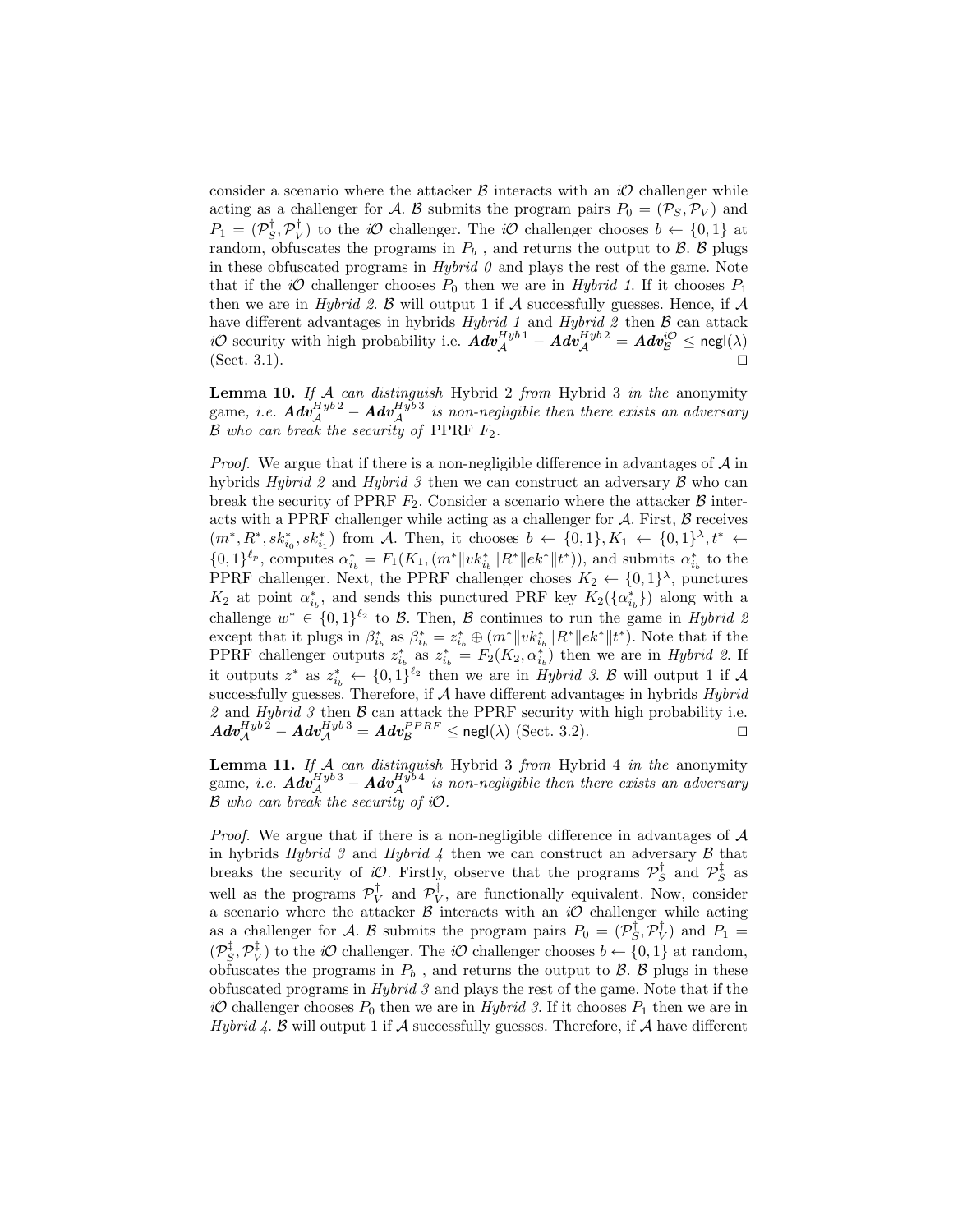advantages in hybrids  $Hybrid 3$  and  $Hybrid 4$  then  $\beta$  can attack iO security with high probability i.e.  $\boldsymbol{Adv}_{\mathcal{A}}^{Hyb\,3} - \boldsymbol{Adv}_{\mathcal{A}}^{Hyb\,4} = \boldsymbol{Adv}_{\mathcal{B}}^{i\mathcal{O}} \le \mathsf{negl}(\lambda) \text{ (Sect. 3.1)}. \qquad \Box$ 

**Lemma 12.** If  $A$  can distinguish Hybrid 4 from Hybrid 5 in the anonymity game, i.e.  $\boldsymbol{Adv}_{\mathcal{A}}^{Hyb\,4} - \boldsymbol{Adv}_{\mathcal{A}}^{Hyb\,5}$  is non-negligible then there exists an adversary  $\mathcal B$  who can break the security of PPRF  $F_1$ .

*Proof.* We argue that if there is a non-negligible difference in advantages of  $\mathcal A$ in hybrids Hybrid 4 and Hybrid 5 then we can construct an adversary  $\beta$  who can break the security of PPRF  $F_1$ . Consider a scenario where the attacker  $\beta$ interacts with a PPRF challenger while acting as a challenger for  $A$ . First,  $B$ receives  $(m^*, R^*, sk_{i_0}^*, sk_{i_1}^*)$  from A. Then, it chooses  $b \leftarrow \{0,1\}, t \leftarrow \{0,1\}^{\ell_p}$  and submits  $(m^*, R^*, v k_{i_b}^*, t^*)$  to the PPRF challenger. The PPRF challenger chooses a PPRF key  $K_1$  at random and punctures  $K_1$  at point  $(m^*||vk_{i_b}^*||R^*||ek^*||t^*)$  and sends this punctured key  $K_1(\{(m^*||vk_{i_b}^*||R^*||ek^*||t^*)\})$  and a challenge  $z^*$  to  $\mathcal{B}$ . Then, B continues to run the game in  $\tilde{Hybrid} \nvert 4$  except it plugs in  $\alpha_{i_b}^* = z^*$ . Note that if the PPRF challenger outputs  $z^*$  as  $z^* = F_1(K_1, (m^* \| v k_{i_b}^* \| \tilde{R}^* \| e k^* \| t^*))$ then we are in Hybrid 4. If it outputs  $z^*$  as  $z^* \leftarrow \{0,1\}^{\ell_1}$  then we are in Hybrid 5.  $\beta$  will output 1 if  $\mathcal A$  successfully guesses. Therefore, if  $\mathcal A$  has different advantages in hybrids Hybrid 4 and Hybrid 5 then  $\beta$  can attack the PPRF security with high probability i.e.  $\boldsymbol{Adv}_{\mathcal{A}}^{Hyb4} - \boldsymbol{Adv}_{\mathcal{A}}^{Hyb5} = \boldsymbol{Adv}_{\mathcal{B}}^{PPRF} \le \mathsf{negl}(\lambda) \text{ (Sect. 3.2).}$ 

**Lemma 13.**  $A$ 's advantage in Hybrid  $5$  is zero.

*Proof.* We observe that the variables  $\alpha_{i_b}^*$  and  $\beta_{i_b}^*$  in *Hybrid 5* are both independently and uniformly chosen random strings. Thus, the distributions output by this hybrid for  $b = 0$  and  $b = 1$  are identical, and therefore even an unbounded adversary could have no advantage in distinguishing them i.e.  $\boldsymbol{Adv}_{\mathcal{A}}^{Hyb\,5} = 0$ .  $\Box$ 

Hence, 
$$
\mathbf{Adv}_{\mathcal{A}}^{Anony} = \mathbf{Adv}_{\mathcal{A}}^{Hyb\,0} - \mathbf{Adv}_{\mathcal{A}}^{Hyb\,5} \le \mathsf{negl}(\lambda).
$$

**Theorem 3.** The ARS scheme of Sect.  $\ddot{A}$  is traceable and traceably sound if the primitives of Sect. 3 satisfy their respective security properties.

Proof. In order to prove this theorem it is enough to prove that the proof system between the opener (prover) and the judge (verifier) is a non-interactive zero knowledge (NIZK) proof system where traceability and tracing soundness respectively correspond to completeness and soundness properties of NIZK.

Lemma 14 ([19]). The NIZK proof system between ARS.Open and ARS.Judge with common reference string  $\text{crs} = (\text{NIZKprove}, \text{NIZKverify})$  is secure if iO is secure,  $F_3$  is a secure PPRF, and  $f_2$  is a secure one-way function.

## 6 Conclusion

In this paper we proposed a new construction for accountable ring signature (ARS). This is the first indistinguishability obfuscation-based ARS scheme. Also,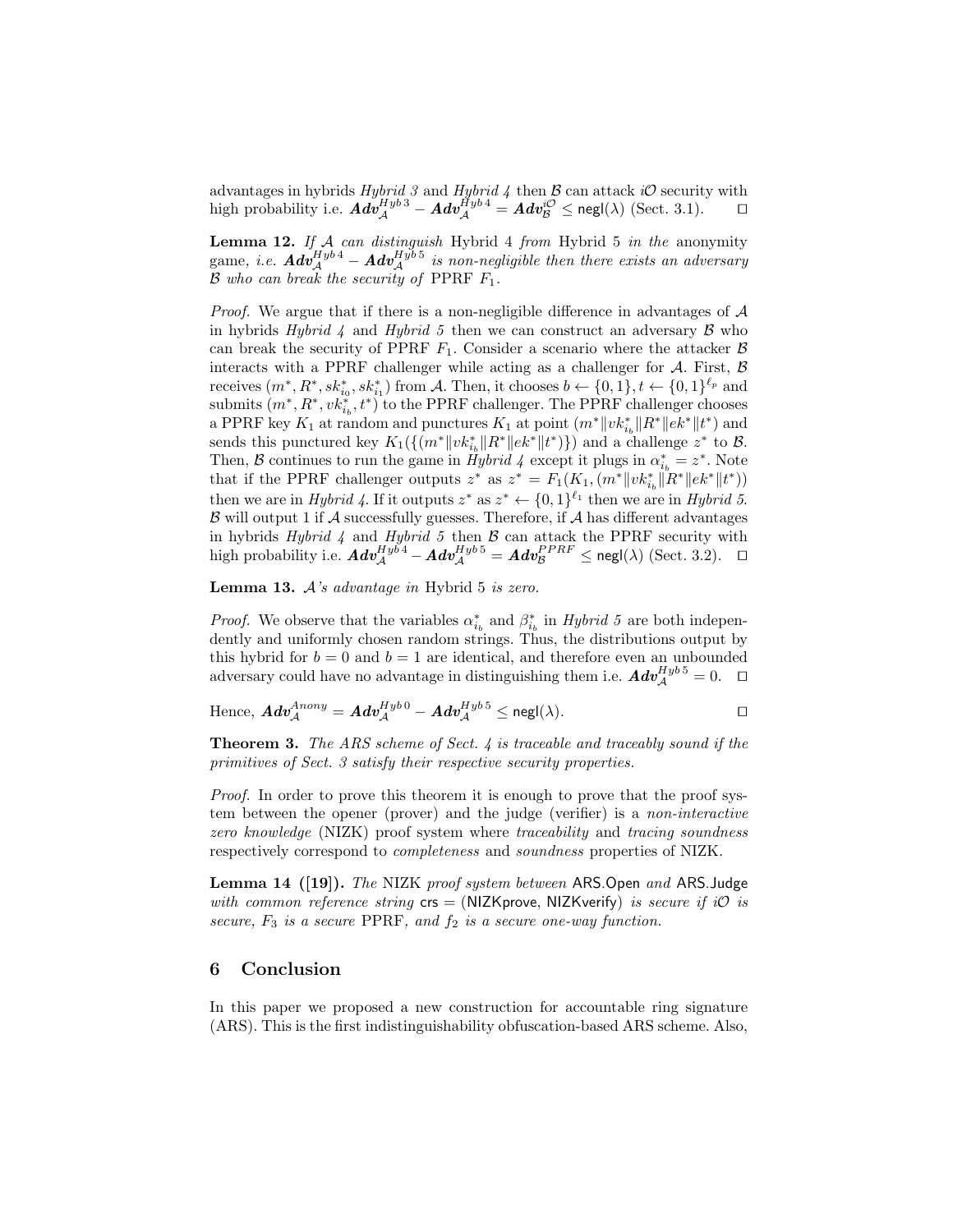the signature-size of our scheme is constant, and does not vary with the size of the ring. We have provided proof of security in the standard model. Our construction can be viewed as a new application of puncturable programming and hidden sparse trigger techniques introduced by Sahai and Waters. We leave the issue of constructing fully unforgeable, fully anonymous, constant size ARS scheme in standard model as an open problem.

Acknowledgement First author is supported by Tata Consultancy Services (TCS) research fellowship. We thank anonymous reviewers for their constructive comments.

## References

- 1. Barak, B., Goldreich, O., Impagliazzo, R., Rudich, S., Sahai, A., Vadhan, S., Yang, K.: On the (im) possibility of obfuscating programs. In: Annual International Cryptology Conference. pp. 1–18. Springer (2001)
- 2. Boneh, D., Ishai, Y., Sahai, A., Wu, D.J.: Lattice-based snargs and their application to more efficient obfuscation. In: Annual International Conference on the Theory and Applications of Cryptographic Techniques. pp. 247–277. Springer (2017)
- 3. Boneh, D., Waters, B.: Constrained pseudorandom functions and their applications. In: International Conference on the Theory and Application of Cryptology and Information Security. pp. 280–300. Springer (2013)
- 4. Bootle, J., Cerulli, A., Chaidos, P., Ghadafi, E., Groth, J., Petit, C.: Short accountable ring signatures based on ddh. In: European Symposium on Research in Computer Security. pp. 243–265. Springer (2015)
- 5. Bose, P., Das, D., Rangan, C.P.: Constant size ring signature without random oracle. In: Australasian Conference on Information Security and Privacy. pp. 230– 247. Springer (2015)
- 6. Boyle, E., Goldwasser, S., Ivan, I.: Functional signatures and pseudorandom functions. In: Proceedings of the 17th International Conference on Public-Key Cryptography—PKC 2014-Volume 8383. pp. 501–519. Springer-Verlag New York, Inc. (2014)
- 7. Camenisch, J., Haralambiev, K., Kohlweiss, M., Lapon, J., Naessens, V.: Structure preserving cca secure encryption and applications. In: Asiacrypt. vol. 7073, pp. 89– 106. Springer (2011)
- 8. Camenisch, J., et al.: Efficient and generalized group signatures. In: Eurocrypt. vol. 97, pp. 465–479. Springer (1997)
- 9. Chaum, D., Van Heyst, E.: Group signatures. In: Proceedings of the 10th Annual International Conference on Theory and Application of Cryptographic Techniques. pp. 257–265. Springer-Verlag (1991)
- 10. Coron, J.S., Lepoint, T., Tibouchi, M.: Practical multilinear maps over the integers. In: Advances in Cryptology–CRYPTO 2013, pp. 476–493. Springer (2013)
- 11. Garg, S., Gentry, C., Halevi, S., Raykova, M., Sahai, A., Waters, B.: Candidate indistinguishability obfuscation and functional encryption for all circuits. In: Foundations of Computer Science (FOCS), 2013 IEEE 54th Annual Symposium on. pp. 40–49. IEEE (2013)
- 12. Goldreich, O.: Foundations of cryptography: volume 2, basic applications. Cambridge university press (2009)